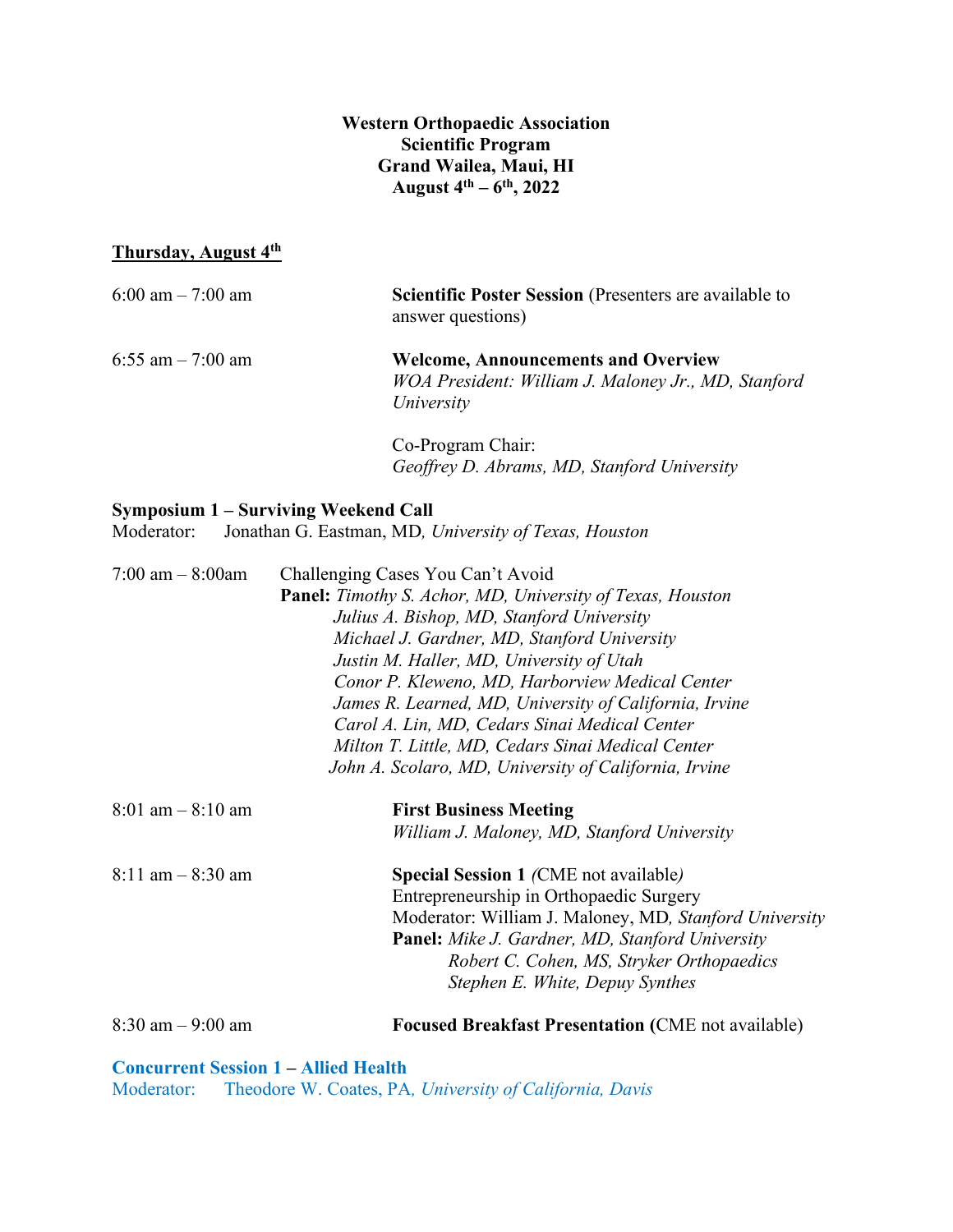9:00 am – 10:00 am Pediatrics

*Holly Leshikar, MD, MPH, University of California, Davis*

#### **Rapid Fire Session 1A – Management and Leadership**

Moderators: Robert Barrack, MD*, Washington University St. Louis* Jay R. Lieberman, MD, *Keck School of Medicine of USC*

| $9:05$ am $-9:09$ am | 336 - The Effects of Positive Incentive on OITE<br>Performance<br>Christopher Kurnik, MD, University of New Mexico                                                                           |
|----------------------|----------------------------------------------------------------------------------------------------------------------------------------------------------------------------------------------|
| $9:09$ am $-9:13$ am | 489 - The Other Side of Conflict: Examining the<br>Challenges of Female Orthopaedic Surgeons in the<br>Workplace<br>Maria S. Kammire, BS, University of North Carolina<br>School of Medicine |
| $9:13$ am $-9:17$ am | 495 - Female Resident Attrition in Orthopaedic Surgery<br>Xi Chen, BS, California University of Science and Medicine                                                                         |
| $9:17$ am $-9:22$ am | Discussion                                                                                                                                                                                   |
| $9:22$ am $-9:26$ am | 539 - Factors Impacting Orthopaedic Rank Lists During the<br>Virtual Interview Cycle<br>Max R. Haffner, MD, University of California, Davis<br>Health                                        |
| $9:26$ am $-9:30$ am | 496 - Attrition in Male and Female Residents of Surgical<br>Specialties<br>Xi Chen, BS, California University of Science and Medicine                                                        |
| $9:30$ am $-9:35$ am | Discussion                                                                                                                                                                                   |

#### **Rapid Fire Session 1B – Pediatrics**

Moderators: Steven Frick, MD, *Stanford University* Selina Silva, MD, *University of New Mexico*

| $9:05$ am $-9:09$ am | 323 - Iliac Crest Growth Inhibition after Open Treatment of<br>Developmental Dysplasia of the Hip: A Quantitative<br>Analysis<br>Kirsten N. Norrell, MD, Stanford University |
|----------------------|------------------------------------------------------------------------------------------------------------------------------------------------------------------------------|
| $9:09$ am $-9:13$ am | 17 - Incidence of Glenohumeral Injury and Risk Factors for<br>Recurrent Instability Following Shoulder Stabilization<br>Diana G. Douleh, MD, University of Colorado, Aurora  |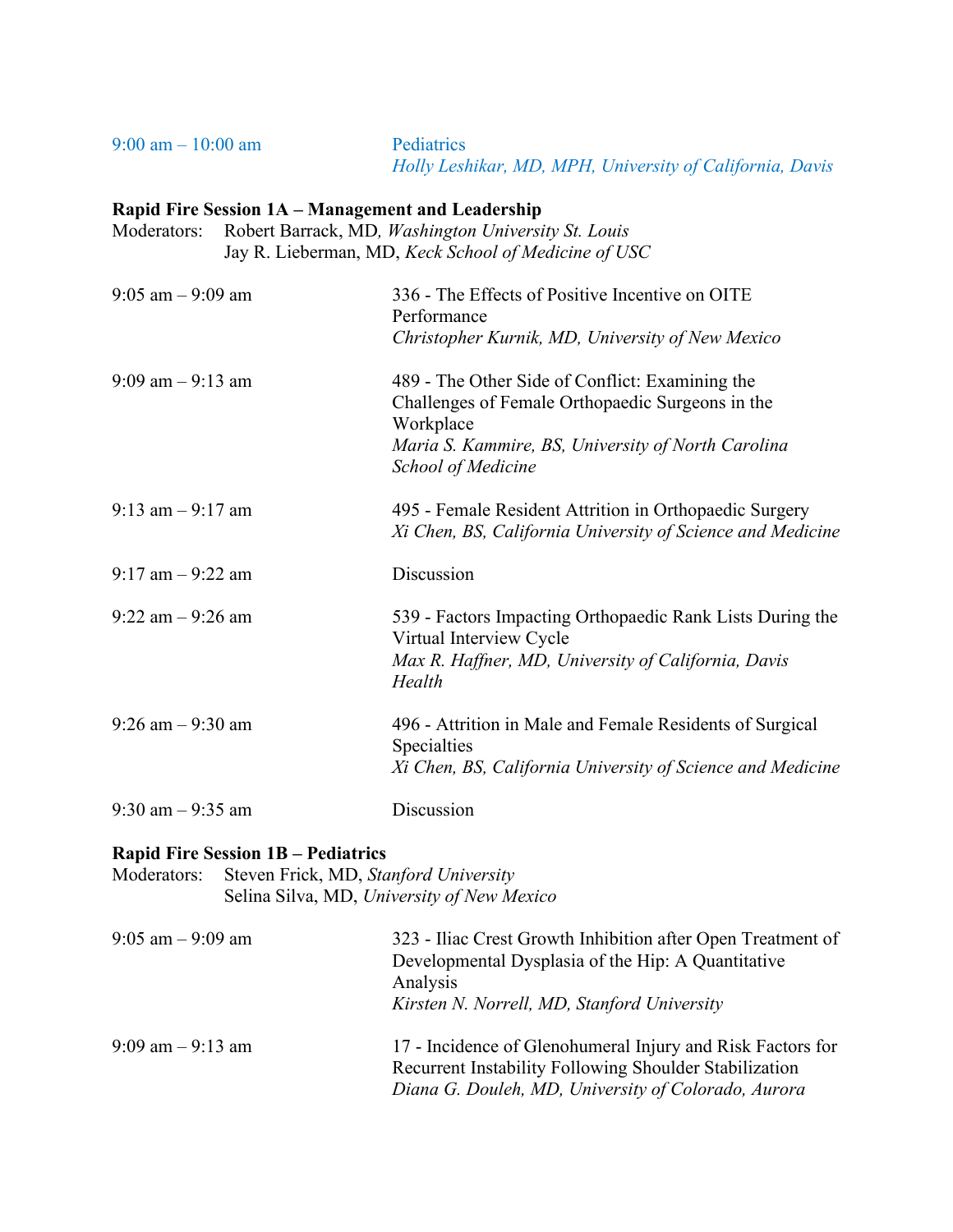| $9:13$ am $-9:17$ am | 440 - Gabapentinoids Do Not Clinically Decrease Opioid<br>Use in a Database Review of Spinal Fusion in AIS<br>Selina Poon, MD, Shriners for Children Medical Center,<br>Pasadena |
|----------------------|----------------------------------------------------------------------------------------------------------------------------------------------------------------------------------|
| $9:17$ am $-9:22$ am | Discussion                                                                                                                                                                       |
| $9:22$ am $-9:26$ am | 283 - Predictive Factors of Failed Closed Treatment of<br>Pediatric Forearm Fractures<br>Nakul Talathi, MD, University of California, Los Angeles                                |
| $9:26$ am $-9:30$ am | 153 - Kaplan Fiber Injury in Pediatric Anterior Cruciate<br>Ligament (ACL) Tears<br>Brendan Y. Shi, MD, University of California, Los Angeles                                    |
| $9:30$ am $-9:35$ am | Discussion                                                                                                                                                                       |

# **Rapid Fire Session 1C – Arthroplasty – Infection**

Moderators: Stefano A. Bini, MD, *University of California, San Francisco* Theodore Stringer, MD, *Colorado Springs Orthopaedic Group*

| $9:05$ am $-9:09$ am | 501 - 1.5-Stage Exchange for Infected TKA: Fewer<br>Operations, Improved Function<br>Derek F. Amanatullah, MD, PhD, Stanford University<br>*Presented by Kingsley A. Oladeji, MD     |
|----------------------|--------------------------------------------------------------------------------------------------------------------------------------------------------------------------------------|
| $9:09$ am $-9:13$ am | 678 - The Utility of Synovial Alpha-Defensin Test for<br>Periprosthetic Joint Infections<br>Nathanael D. Heckmann, MD, Keck School of Medicine,<br>University of Southern California |
| $9:13$ am $-9:17$ am | 478 - Infection Risk of Intra-Articular Corticosteroid<br>Injections after Total Knee Arthroplasty<br>Sean S. Rajaee, MD, MS, Cedars-Sinai Medical Center                            |
| $9:17$ am $-9:22$ am | Discussion                                                                                                                                                                           |
| $9:22$ am $-9:26$ am | 499 – Rates and Risk Factors for Multiple Periprosthetic<br>Joint Infections in Patients with Multiple Arthroplasties<br>Kingsley A. Oladeji, MD, Stanford University                |
| $9:26$ am $-9:30$ am | 108 - The Sensitivity and Specificity of Plasma D-dimer<br>and Fibrinogen for Diagnosing Orthopedic Infection<br>Juston Fan, DO, Riverside University Health Systems                 |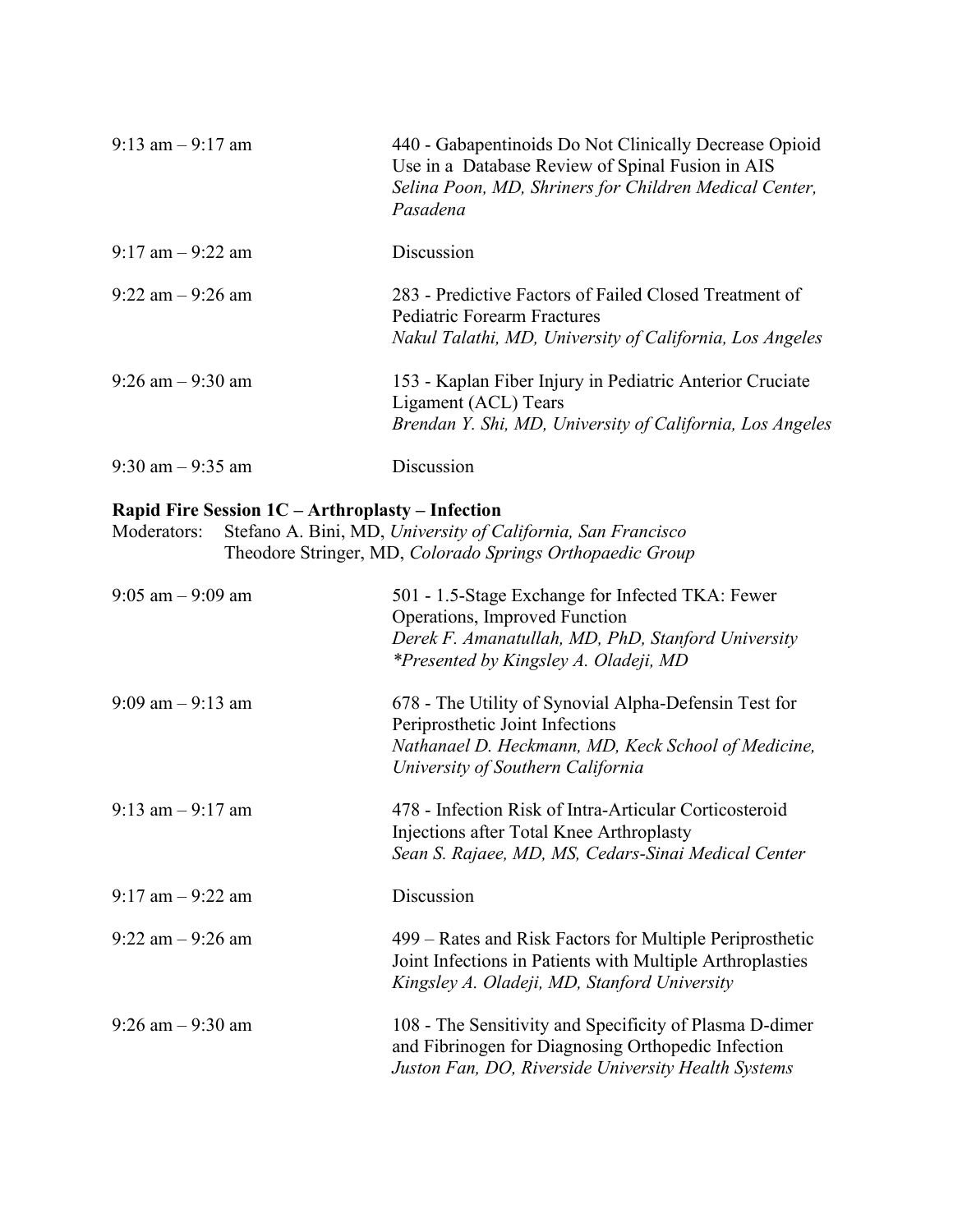9:30 am – 9:35 am Discussion

## **Rapid Fire Session 1D – Arthroplasty - Hip**

Moderators: Nathanael D. Heckmann, MD, *Keck School of Medicine* William J. Maloney, MD, *Stanford University*

| $9:05$ am $-9:09$ am | 190 - Should MELD Scores Be Used to Guide Hip Fracture<br>Treatment?<br>Peter P. Hsiue, MD, University of California, Los Angeles                                                                                 |
|----------------------|-------------------------------------------------------------------------------------------------------------------------------------------------------------------------------------------------------------------|
| $9:09$ am $-9:13$ am | 432 - Functional Outcomes Following Total Hip<br>Arthroplasty<br>Clayton D. Foster, University of Colorado Hospital<br>*Presented by Michael R. Dayton, MD                                                        |
| $9:13$ am $-9:17$ am | 128 - Pre-Operative Depression is Not Associated with<br>Inferior Outcomes following THA<br>Connor Byrne, MD, Cedars Sinai                                                                                        |
| $9:17$ am $-9:22$ am | Discussion                                                                                                                                                                                                        |
| $9:22$ am $-9:26$ am | 172 - Lower Rates of Ceramic Femoral Head Use in Non-<br>in the United States, a National Registry Study<br>Alex Upfill-Brown, MD, MSc, David Geffen School of<br>Medicine, University of California, Los Angeles |
| $9:26$ am $-9:30$ am | 278 - Sacral Slope Change from Standing to Relaxed-<br>Seated Grossly Overpredicts the Presence of a Stiff Spine<br>Abhinav K. Sharma, MD, University of California, Irvine                                       |
| $9:30$ am $-9:35$ am | Discussion                                                                                                                                                                                                        |

## **Rapid Fire Session 1E – Spine**

| Moderators: Hai V. Le, MD, MPH, University of California, Davis |
|-----------------------------------------------------------------|
| John S. Vorhies, MD, Stanford University                        |

| $9:05$ am $-9:09$ am | 511 - Is Routine Use of External Spinal Orthoses Necessary<br>After Operative Stabilization of Cervical Spine Injuries?<br>Mark Prasarn, MD, The University of Texas Health<br>Science Center at Houston |
|----------------------|----------------------------------------------------------------------------------------------------------------------------------------------------------------------------------------------------------|
| $9:09$ am $-9:13$ am | 614 - Vertebral Compression Fractures and Subsequent Hip<br>Fractures<br>Thomas D. Alter, University of Southern California                                                                              |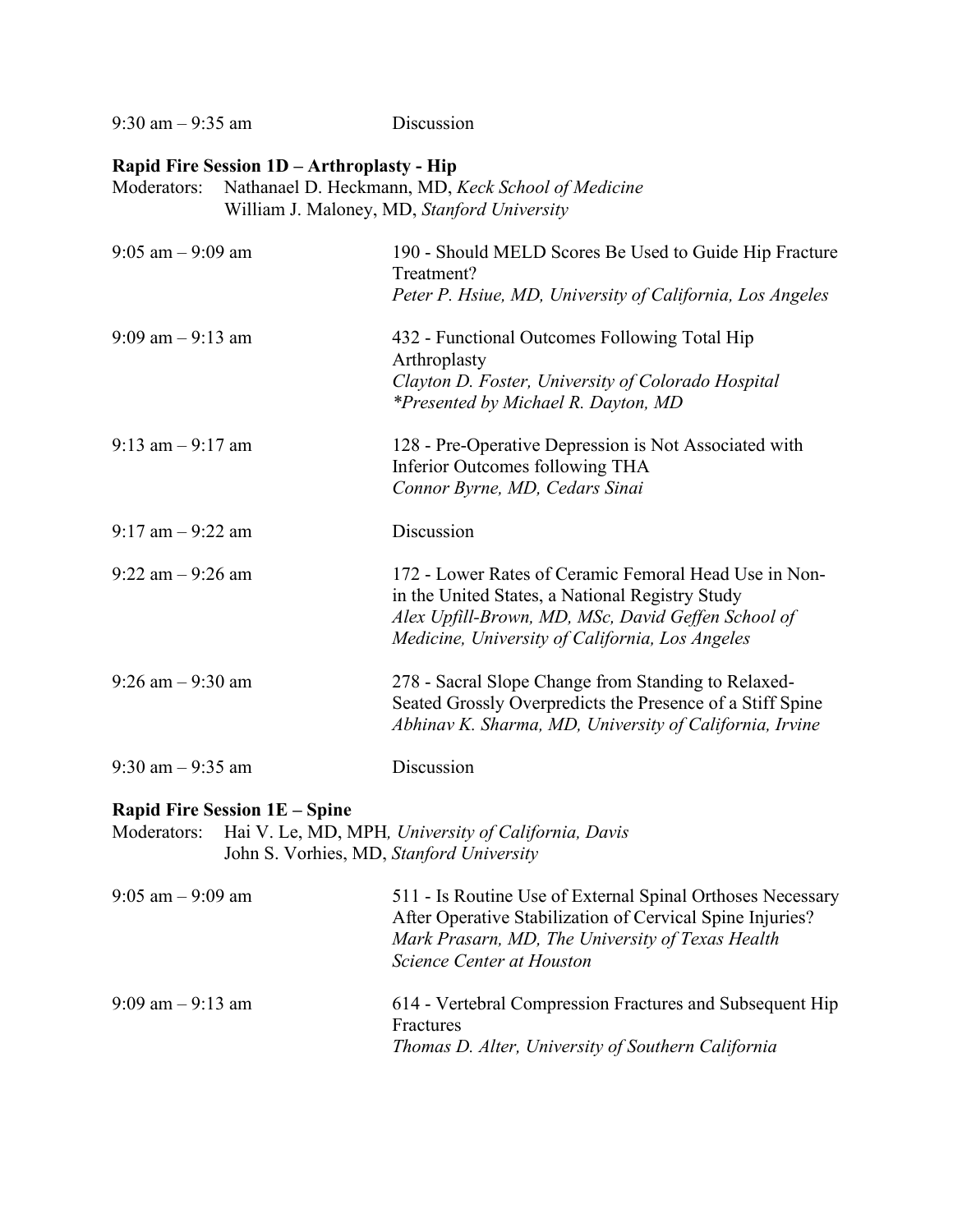| $9:13$ am $-9:17$ am | 653 - Maintenance of Sacral Kyphosis after Open and<br>Percutaneous Lumbopelvic Fixation<br>Clark Dorman, MD, University of Texas-Houston      |
|----------------------|------------------------------------------------------------------------------------------------------------------------------------------------|
| $9:17$ am $-9:22$ am | Discussion                                                                                                                                     |
| $9:22$ am $-9:26$ am | 2 - Cervical Disc Arthroplasty as Treatment for Adjacent<br>Level Disc Degeneration<br>Robert F. McLain, MD, St Vincent Charity Medical Center |
| $9:26$ am $-9:30$ am | 162 - Management of Lumbar Spondylolysis in the<br><b>Adolescent Athlete</b><br>Jeffrey Choi, MD, University of California, Irvine             |
| $9:30$ am $-9:35$ am | Discussion                                                                                                                                     |
| $9:35$ am $-9:55$ am | Break – Please Visit Exhibits                                                                                                                  |

# **General Session 1 – OREF/WOF Young Investigator Awards**

Moderator: Geoffrey D. Abrams, MD*, Stanford University*

| $9:55$ am $-10:02$ am   | 12 - Articular Fragment Restoration is Critical to Mitigate<br>Post-Traumatic Osteoarthritis<br>Justin Haller, MD, University of Utah                                                         |
|-------------------------|-----------------------------------------------------------------------------------------------------------------------------------------------------------------------------------------------|
| $10:02$ am $-10:09$ am  | 487 - Intraoperative 3D Navigation and Post-Operative<br>Infection in Thoracolumbar Fusion<br>Ananth Eleswarapu, MD, Montefiore Medical Center                                                |
| $10:09$ am $-10:16$ am  | 237 - Adolescent Shoulder Instability Arthroscopic<br>Management: Knotless versus Knotted Suture Anchors<br>Richard Michelin, DO, Riverside University Health System<br><b>Medical Center</b> |
| $10:16$ am $- 10:24$ am | Discussion                                                                                                                                                                                    |

## **Symposium 2 – Orthobiologics in Today's Practice** Moderator: Marc Safran, MD, *Stanford University*

| $10:25$ am $-10:55$ am | <b>Panel:</b> Geoffrey D. Abrams, MD, Stanford University |
|------------------------|-----------------------------------------------------------|
|                        | C. Benjamin Ma, MD, University of California, San         |
|                        | Francisco                                                 |
|                        | David R. McAllister, MD, University of California Los     |
|                        | Angeles                                                   |
|                        | Marc Safran, MD, Stanford University                      |
|                        | Felix "Buddy" Savoie III, MD, Tulane University           |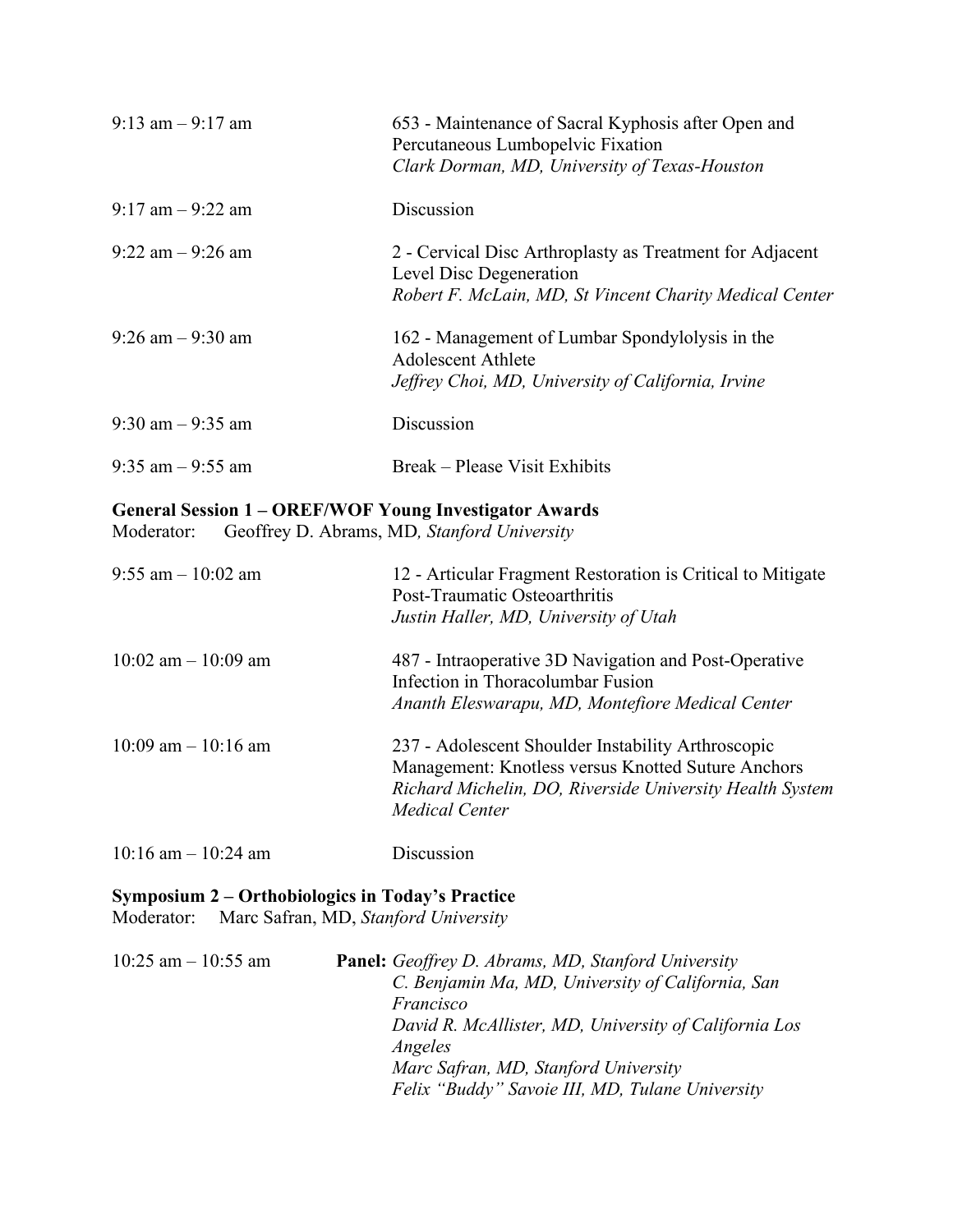$10:55$  am  $-11:15$  am Break – Please Visit Exhibits

#### **General Session 2 – Howard Steel Lecture**

| $11:15$ am $-11:20$ am | Introduction<br>William J. Maloney, MD, Stanford University                                                |
|------------------------|------------------------------------------------------------------------------------------------------------|
| $11:20$ am $-12:20$ pm | <b>Howard Steel Lecture</b><br>John O'Meara, PhD, Chief Scientist, WM Keck<br>Observatory, Kamuela, Hawaii |
| $12:20am - 12:50 pm$   | <b>Focused Lunch Presentation (CME not available)</b>                                                      |

#### **Rapid Fire Session 2A – Trauma**

Moderator: Jonathan G. Eastman, MD, *University of Texas, Houston*

| $12:55$ pm $-12:59$ pm              | 527 - Quantifying Perfusion Changes in Staged Fixation of<br><b>Pilon Fractures</b><br>Pelle V. Wall, BA, University of California, San Diego<br><i>*Presented by Matthew Y. Siow, MD</i>                                            |
|-------------------------------------|--------------------------------------------------------------------------------------------------------------------------------------------------------------------------------------------------------------------------------------|
| 12:59 pm $-1:03$ pm                 | 491 - The Effects of E-Cigarettes on Fracture Healing<br>Mark Prasarn, MD, The University of Texas Health<br>Science Center at Houston                                                                                               |
| $1:03$ pm $-1:07$ pm                | 505 - Clinician-Integrated Optimization of Orthopaedic<br><b>Trauma Implant Pricing</b><br>Michael J. Gardner, MD, Stanford University                                                                                               |
| $1:07$ pm $-1:12$ pm                | Discussion                                                                                                                                                                                                                           |
| $1:12 \text{ pm} - 1:16 \text{ pm}$ | 608 - Varus Malreduction Drives Cut-Out after<br>Cephalomedullary Nailing of Intertrochanteric Fractures<br>Christian Gonzalez, BS, University of Reno, Nevada School<br>of Medicine<br>*Presented by Noelle L. Van Rysselberghe, MD |
| $1:16$ pm $- 1:20$ pm               | 654 - Is Regular Milk Consumption Associated with Lower<br>Risks of Osteoporosis and Fracture?<br>Henry Hoang, BS, Montefiore Medical Center                                                                                         |
| $1:20 \text{ pm} - 1:25 \text{ pm}$ | Discussion                                                                                                                                                                                                                           |

**Rapid Fire Session 2B – Arthroplasty - Outcomes** Moderators: Jennifer van Warmerdam, MD, *Dignity Health*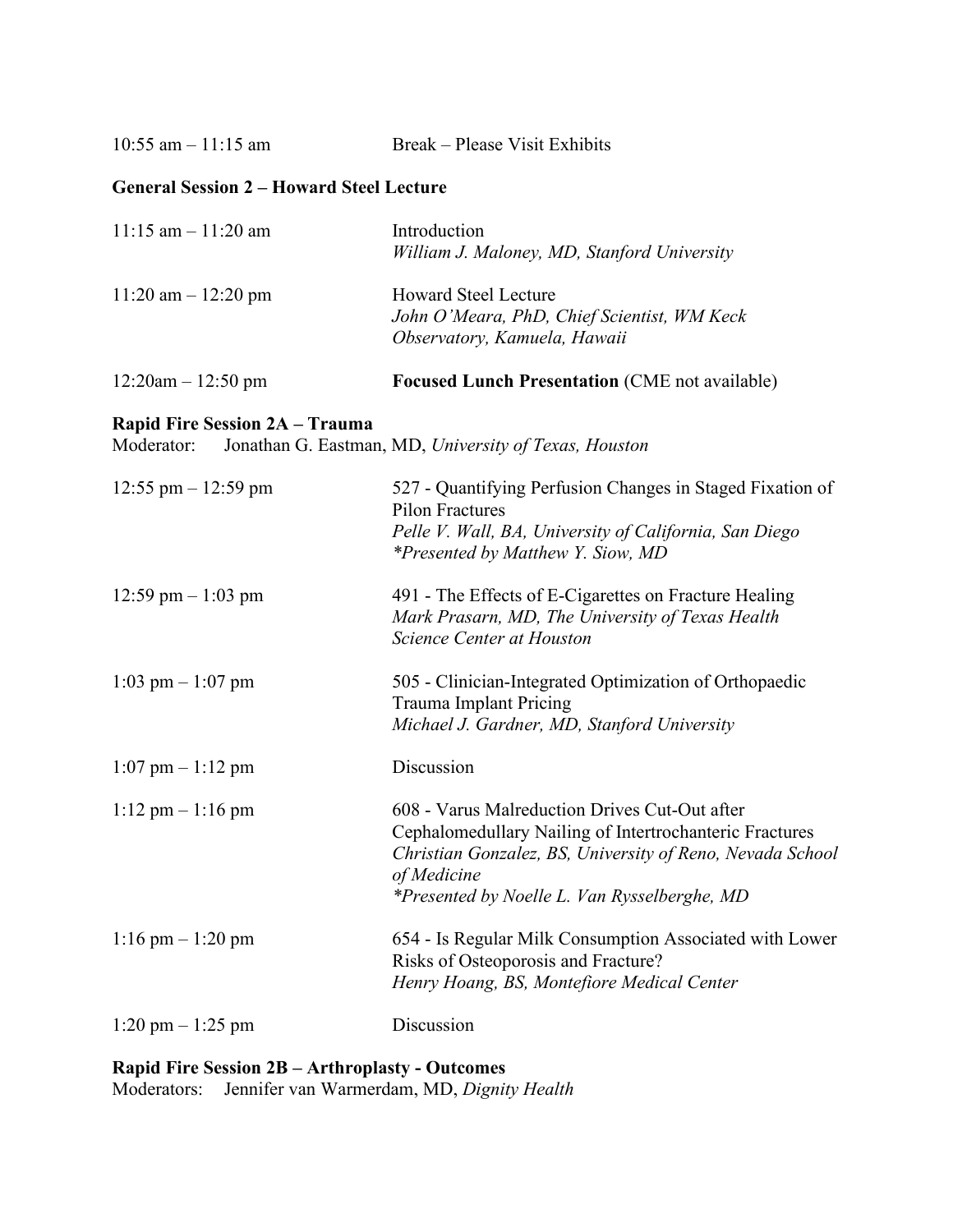| 12:55 pm $-$ 12:59 pm                                                                                                                                                                 | 430 - Total Joint Arthroplasty after Solid Organ Transplant<br>$-$ Is it Safe?<br>James Lendrum, MD, MPH, University of Colorado                                                    |  |
|---------------------------------------------------------------------------------------------------------------------------------------------------------------------------------------|-------------------------------------------------------------------------------------------------------------------------------------------------------------------------------------|--|
| 12:59 pm $-1:03$ pm                                                                                                                                                                   | 404 - Service Site Disparity for Total Joint Arthroplasty by<br>Insurance Type<br>Chelsea Leversedge, MPH, University of California, San<br>Francisco                               |  |
| $1:03$ pm $-1:07$ pm                                                                                                                                                                  | 475 - A PearlDiver Analysis of Two-Year Complication<br>Rates After Patellofemoral Arthroplasty<br>Sean S. Rajaee, MD, MS, Cedars-Sinai Medical Center                              |  |
| $1:07$ pm $-1:12$ pm                                                                                                                                                                  | Discussion                                                                                                                                                                          |  |
| $1:12 \text{ pm} - 1:16 \text{ pm}$                                                                                                                                                   | 78 - Operative Time Confounds Obesity-Related Short-<br>Term Outcomes in Arthroplasty<br>Maveric K.I.L. Abella, BS, University of Hawaii John A.<br><b>Burns School of Medicine</b> |  |
| $1:16$ pm $- 1:20$ pm                                                                                                                                                                 | 599 - Surgeon-Built 3D Printed Bone Models for Planning<br><b>Complex Arthroplasty</b><br>Max R. Haffner, MD, University of California, Davis<br>Health                             |  |
| $1:20 \text{ pm} - 1:25 \text{ pm}$                                                                                                                                                   | Discussion                                                                                                                                                                          |  |
| Rapid Fire Session 2C - Arthroplasty - Pain<br>Erik N. Hansen, MD, University of California, San Francisco<br>Moderators:<br>Ryland P. Kagan, MD, Oregon Health & Sciences University |                                                                                                                                                                                     |  |
| 12:55 pm $-$ 12:59 pm                                                                                                                                                                 | 183 - A Collaborative Multimodal Pathway Reduces<br>Opioids after Total Hip and Knee Arthroplasty<br>Leah Esposito, BA, Oregon Health & Science University                          |  |
| 12:59 pm $-1:03$ pm                                                                                                                                                                   | 248 - Repeat High-Dose Dexamethasone May Improve                                                                                                                                    |  |

|                      | Brandon E. Lung, MD, University of California, Irvine |
|----------------------|-------------------------------------------------------|
| $1:03$ pm $-1:07$ pm | 417 - Intraoperative Dexamethasone on Opioid          |
|                      | <b>Consumption After Total Joint Arthroplasty</b>     |
|                      | Brandon Yoshida, University of Southern California    |

Recovery 48 Hours After Total Hip Arthroplasty

 $1:07$  pm –  $1:12$  pm Discussion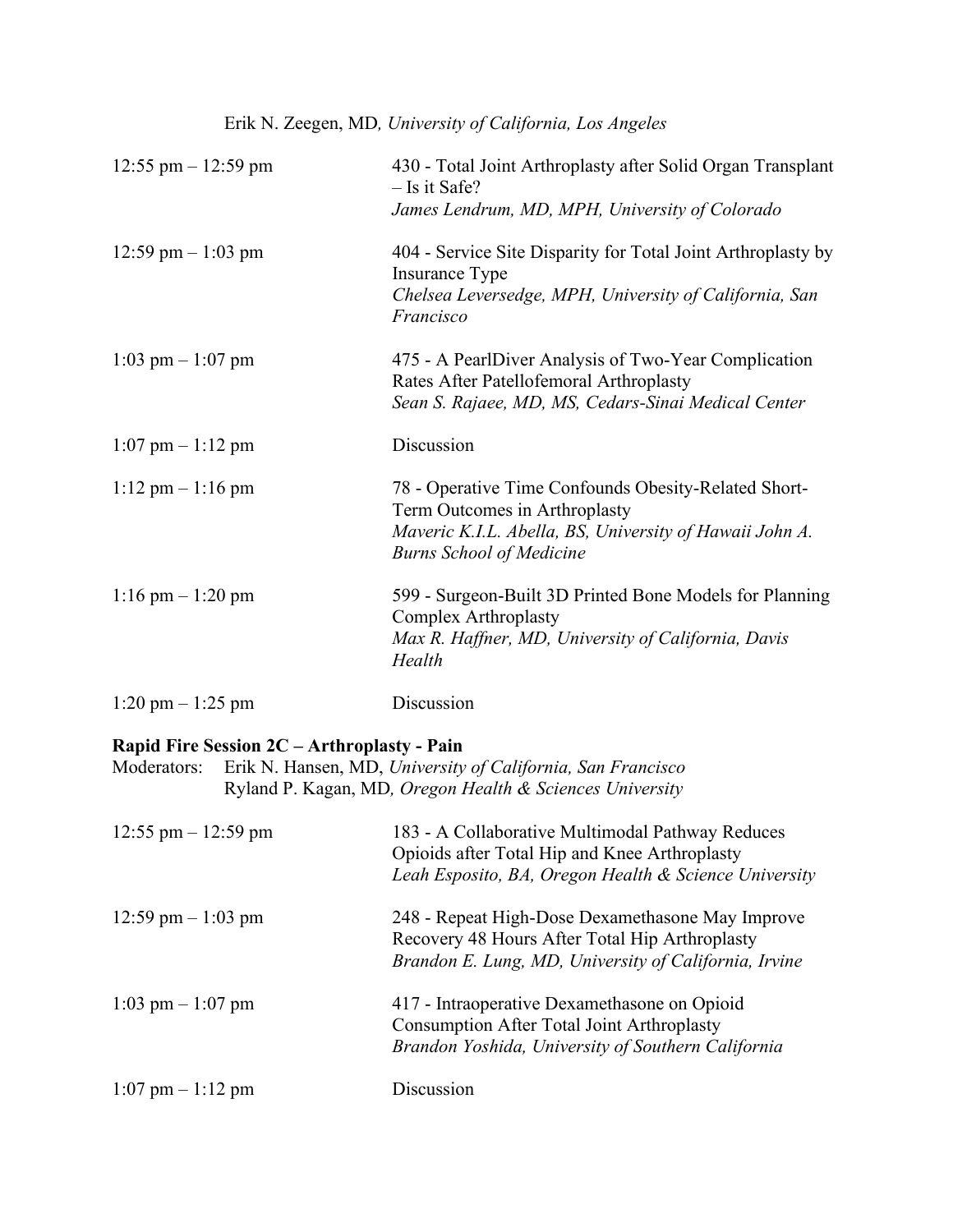| $1:12 \text{ pm} - 1:16 \text{ pm}$ | 502 - Postoperative Complications of Non-Steroidal Anti-<br><b>Inflammatory Usage After Total Joint Arthroplasty</b><br>Haley Nakata, MD, Keck School of Medicine of University<br>of Southern California |
|-------------------------------------|-----------------------------------------------------------------------------------------------------------------------------------------------------------------------------------------------------------|
| $1:16$ pm $-1:20$ pm                | 633 - Duloxetine for Postoperative Pain Control Following<br>Knee and Hip Arthroplasty<br>Arad Talehakimi, MS, Kansas City University College of<br>Osteopathic Medicine                                  |
| $1:20 \text{ pm} - 1:25 \text{ pm}$ | Discussion                                                                                                                                                                                                |

#### **Rapid Fire Session 2D – Foot & Ankle**

| Moderators: Christian K. Kikuchi, MD, Orthopedic Associates Hawaii |
|--------------------------------------------------------------------|
| Christopher D. Kreulen, MD, University of California, Davis        |

| $12:55$ pm $-12:59$ pm              | 284 - Safety Profile of Short-Duration Flight Travel After<br>Foot and Ankle Surgery<br>Victoria Scala, MD, John A. Burns School of Medicine,<br>University of Hawai'i, Department of Surgery |
|-------------------------------------|-----------------------------------------------------------------------------------------------------------------------------------------------------------------------------------------------|
| 12:59 pm $-1:03$ pm                 | <b>TBD</b>                                                                                                                                                                                    |
| $1:03$ pm $-1:07$ pm                | 603 - Chronic Exertional Compartment Syndrome<br>Incidence in the United States Military<br>John P. Waggoner, MD, MPH, MAS, MA, BS, Naval<br>Medical Center San Diego                         |
| $1:07$ pm $-1:12$ pm                | Discussion                                                                                                                                                                                    |
| $1:12 \text{ pm} - 1:16 \text{ pm}$ | 669 - Trends in Total Ankle Arthroplasty and Fusion for<br>Tibiotalar Osteoarthritis<br>Noorulain Paracha, BS, Maimonides Medical Center                                                      |
| $1:16$ pm $-1:20$ pm                | 370 - Tantalum Spacer Augmentation in Hindfoot<br>Arthrodesis of Large Bony Defects<br>Connor Delman, MD, University of California, Davis                                                     |
| $1:20 \text{ pm} - 1:25 \text{ pm}$ | Discussion                                                                                                                                                                                    |

#### **Rapid Fire Session 2E – Spine**

Moderators: Nitin A. Bhatia, MD, *University of California, Irvine* John S. Vorhies, MD*, Stanford University*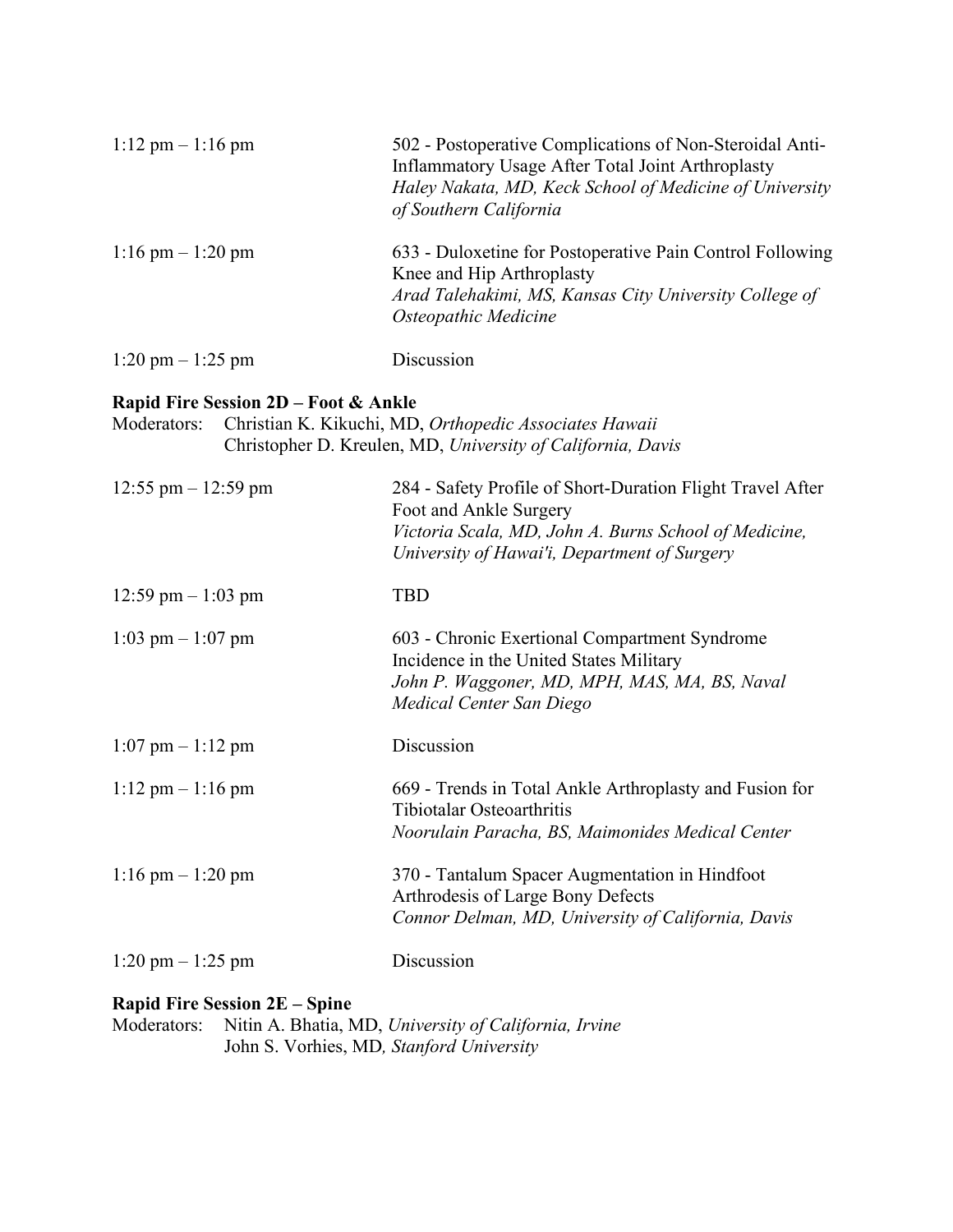| $12:55$ pm $- 12:59$ pm             | 96 - Gender, Racial, and Ethnic Differences in the<br>Utilization of Cervical Disc Replacement for Cervical<br>Radiculopathy<br>Hai V. Le, MD, MPH, University of California, Davis |
|-------------------------------------|-------------------------------------------------------------------------------------------------------------------------------------------------------------------------------------|
| 12:59 pm $-1:03$ pm                 | 87 - Laminoplasty Versus Laminectomy with Fusion for<br>Treating Cervical Spondylotic Myelopathy<br>Oussama Bakr, UC Davis School of Medicine                                       |
| $1:03$ pm $-1:07$ pm                | 546 - Reporting on Postoperative Complications in<br>Pyogenic Spinal Infections using ACS-NSQIP<br>Sarah Oyadomari, BS, University of California, Irvine                            |
| $1:07$ pm $-1:12$ pm                | Discussion                                                                                                                                                                          |
| $1:12 \text{ pm} - 1:16 \text{ pm}$ | 701 - Socioeconomic Disparities in Pediatric Scoliosis<br>Surgery<br>Zachary L. Boozé, BS, UC Davis School of Medicine                                                              |
| $1:16$ pm $-1:20$ pm                | 258 - Epidural Steroid Injection and Infection Risk<br>Following Posterior Cervical Surgery<br>Tara Shelby, University of Southern California                                       |
| $1:20 \text{ pm} - 1:25 \text{ pm}$ | Discussion                                                                                                                                                                          |

## **Symposium 3 – Controversies in Primary Hip and Knee Arthroplasty**

Moderators: Adam A. Sassoon, MD*, University of California, Los Angeles* Robert Barrack, MD, *Washington University St. Louis*

## **Debate: "Navigating" Knee Replacements**

| $1:30 \text{ pm} - 1:36 \text{ pm}$           | All You Need is Conventional Instrumentation<br>Erik N. Hansen, MD, University of California, San<br>Francisco |
|-----------------------------------------------|----------------------------------------------------------------------------------------------------------------|
| $1:37$ pm $-1:43$ pm                          | Considerations when Using Accelerometry<br>Ryland P. Kagan, MD, Oregon Health & Sciences<br>University         |
| $1:44$ pm $-1:50$ pm                          | Robotics is the Future<br>Erik N. Zeegen, MD, University of California, Los Angeles                            |
| 1:51 pm $-1:57$ pm                            | Questions and Discussion                                                                                       |
| <b>Keynote Address</b><br>1:58 pm $-$ 2:07 pm | Robotics Fast Becoming the Standard for<br>Unicompartmental Knee Replacement                                   |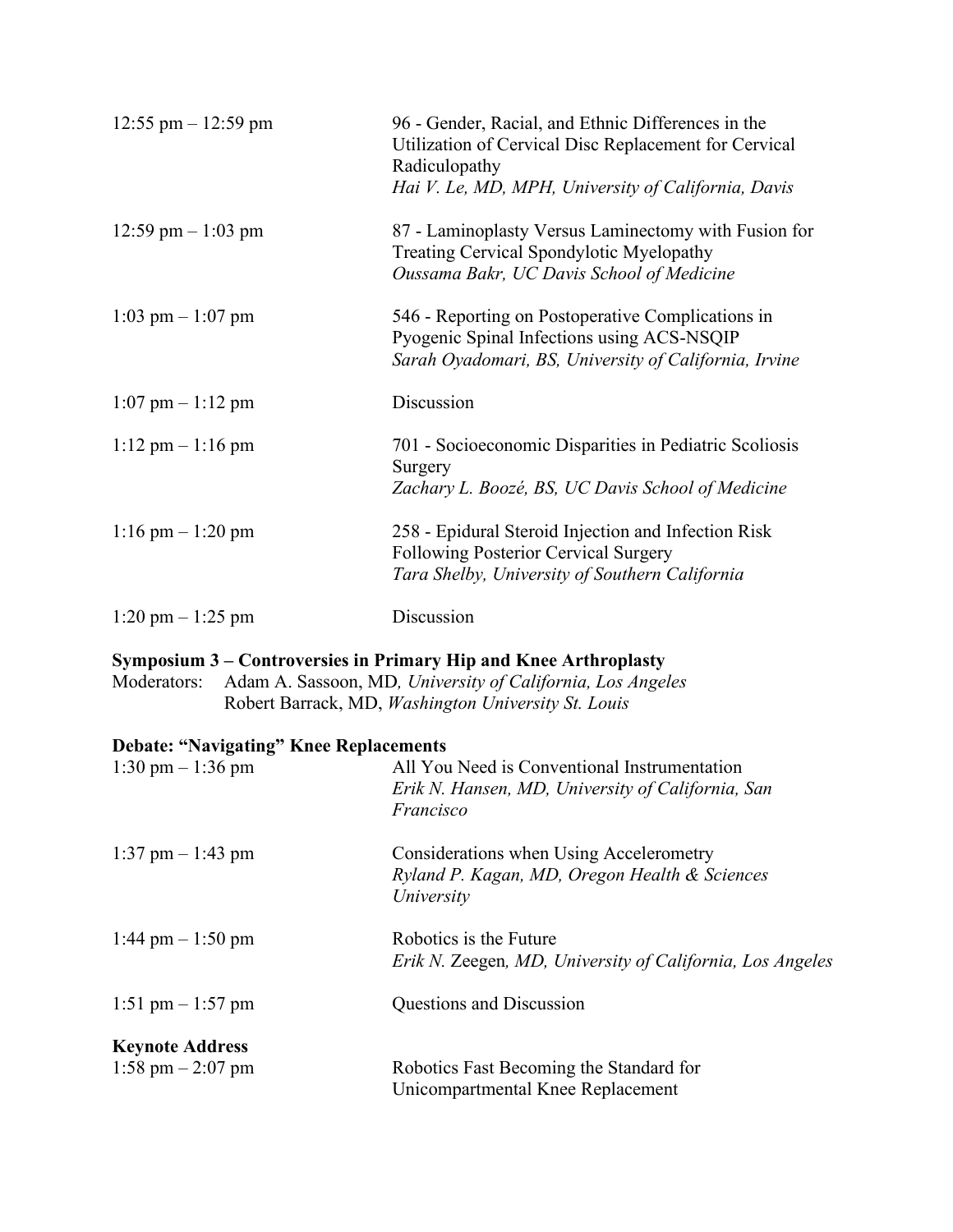|                                                                                                     | Robert Barrack, MD, Washington University St. Louis                                                                                                                             |
|-----------------------------------------------------------------------------------------------------|---------------------------------------------------------------------------------------------------------------------------------------------------------------------------------|
| <b>Debate: Using Dual Mobility Bearings</b><br>$2:08 \text{ pm} - 2:15 \text{ pm}$                  | Everyone, Every Time<br>Stefano A. Bini, MD, University of California, San<br>Francisco                                                                                         |
| $2:15 \text{ pm} - 2:21 \text{ pm}$                                                                 | Everything in Moderation<br>Nathanael D. Heckmann, MD, University of Southern<br>California                                                                                     |
| $2:22$ pm $-2:28$ pm                                                                                | Questions and Discussion                                                                                                                                                        |
| $2:29$ pm $-2:35$ pm                                                                                | Debate: To Cement or to Not Cement a Total Knee? That is the Question<br>Always Cement a Total Knee Arthroplasty<br>Mark J. Spangehl, MD, Mayo Clinic Arizona                   |
| $2:36$ pm $- 2:42$ pm                                                                               | Cement Not Needed for Total Knee Arthroplasty<br>Jeff R. Petrie, MD, Rothman Orthopaedics                                                                                       |
| $2:43$ pm $-2:50$ pm                                                                                | Questions and Discussion                                                                                                                                                        |
| <b>Rapid Fire Session 3A – Basic Science</b><br>Moderators:<br>Marc Safran, MD, Stanford University | Michelle L. Wolcott, MD, University of Colorado                                                                                                                                 |
| $2:55$ pm $-2:59$ pm                                                                                | 6 - Hydroxyapatite Effect on Pedicle Screw Resistance: An<br><b>Electrical Model</b><br>John P. Walsh, MD, Valley Hospital Medical Center                                       |
| $2:59$ pm $-3:03$ pm                                                                                | 693 - The Effects of Autologous Mesenchymal Stem Cells<br>from Bone Marrow and Adipose Tissue on Patients with<br>Knee Osteoarthritis<br>Paul E. Hughes, MD, Hughes Orthopedics |
| $3:03$ pm $-3:07$ pm                                                                                | 385 - The "Second Hit" of Rotator Cuff Repair in a<br>Chronic Tear Rabbit Model<br>Isabella T. Wu, MD, MPH, University of California, San<br>Diego                              |
| $3:07$ pm $-3:10$ pm                                                                                | Discussion                                                                                                                                                                      |
| $3:10 \text{ pm} - 3:14 \text{ pm}$                                                                 | 374 - Office Orthobiologics: Optimizing Your Results<br>Thomas Grace, MD, Academy Orthopaedic Clinic                                                                            |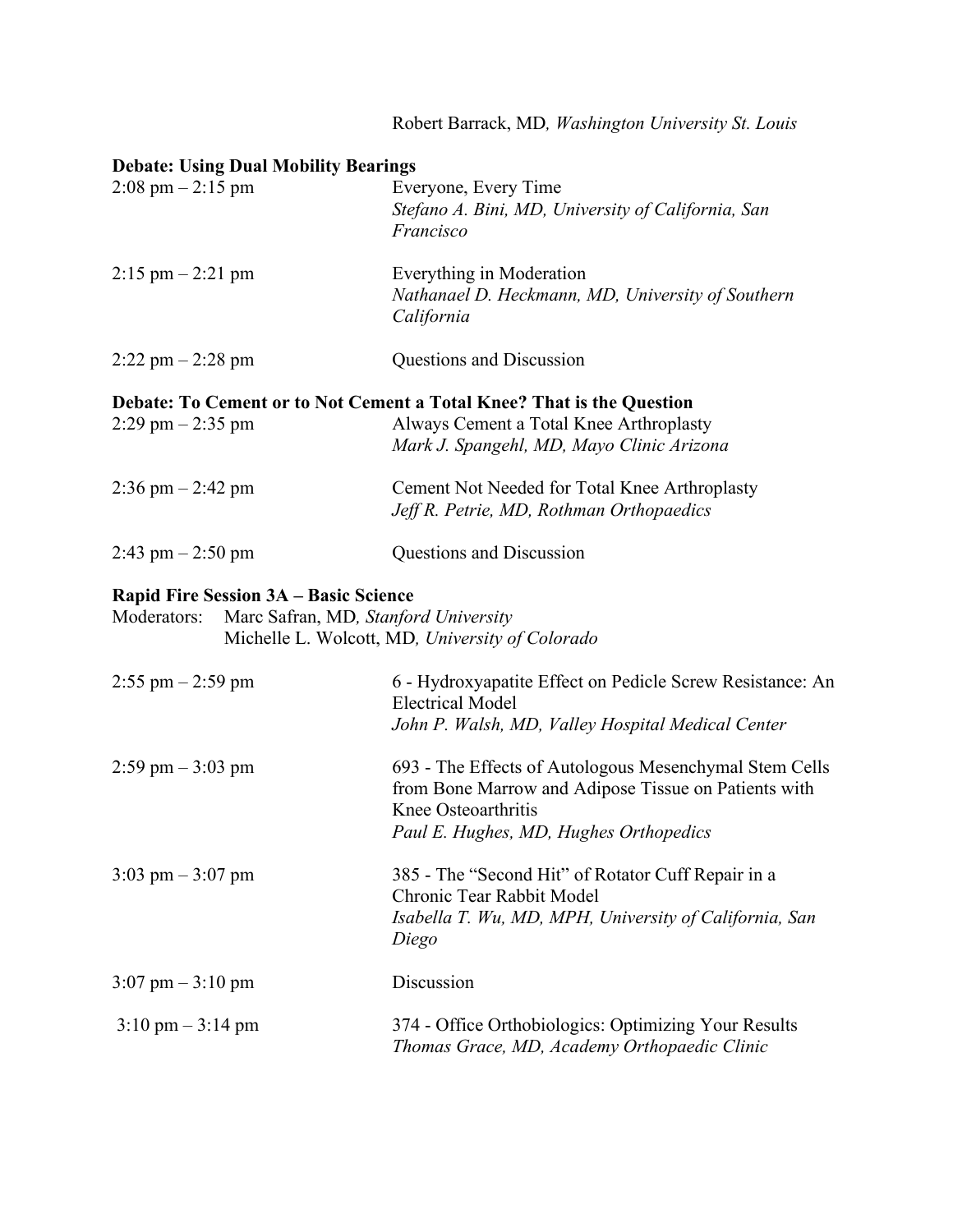| $3:14 \text{ pm} - 3:18 \text{ pm}$ | 176 - The Long-Term Effects of Bupivacaine on the<br>Mechanical Properties of Articular Cartilage Explants<br>Dean Wang, MD, University of California Irvine |
|-------------------------------------|--------------------------------------------------------------------------------------------------------------------------------------------------------------|
| $3:18 \text{ pm} - 3:22 \text{ pm}$ | 621 - Mobile-Device Based 3D Scanning Accurately<br>Detects Sarcopenia<br>Clayton Maschhoff, BS, Stanford University                                         |
| $3:22$ pm $-3:25$ pm                | Discussion                                                                                                                                                   |

#### **Rapid Fire Session 3B – Hand/Elbow/Wrist**

| Moderators:                         | P. Kaveh Mansuripur, MD, Kaiser Permanente<br>Lauren A. Shapiro, MD, University of California, San Francisco                                                                                                      |
|-------------------------------------|-------------------------------------------------------------------------------------------------------------------------------------------------------------------------------------------------------------------|
| $2:55$ pm $- 2:59$ pm               | 16 - Volar Radiocarpal Arthrotomy: An Anatomical and<br>Biomechanical Feasibility Analysis of a Novel Approach<br>for Use in Distal Radius Fracture Repair<br>Diana G. Douleh, MD, University of Colorado, Aurora |
| $2:59$ pm $-3:03$ pm                | 100 - The Effect of Marijuana Use on Surgical Site<br>Infection<br>David Ruckle, MD, Loma Linda University                                                                                                        |
| 3:03 pm $-$ 3:07 pm                 | 319 - The Effect of Bridge Plate Fixation for Distal Radius<br>Fractures on Wrist Bone Mineral Density<br>Sofia Bougioukli, MD, PhD, Keck School of Medicine at<br>University of Southern California              |
| $3:07$ pm $-3:10$ pm                | Discussion                                                                                                                                                                                                        |
| $3:10 \text{ pm} - 3:14 \text{ pm}$ | 704 - Association Between HgbA1c and Post-Operative<br>Infections in Elective Hand Surgery<br>Meagan E. Womack, MD, UT Health San Antonio                                                                         |
| $3:14 \text{ pm} - 3:18 \text{ pm}$ | 132 - Effect of CURES Legislation on Narcotic<br>Prescriptions after Hand Surgery<br>Conor Spady, Loma Linda University                                                                                           |
| $3:18$ pm $-3:22$ pm                | 59 - Safety and Efficacy of In-Office Hand Procedures<br>Brandon W. Knopp, BS, Florida Atlantic University<br>Charles E. Schmidt College of Medicine                                                              |
| $3:22$ pm $-3:25$ pm                | Discussion                                                                                                                                                                                                        |

#### **Rapid Fire Session 3C – Trauma**

Moderators: Michael J. Gardner, MD, *Stanford University*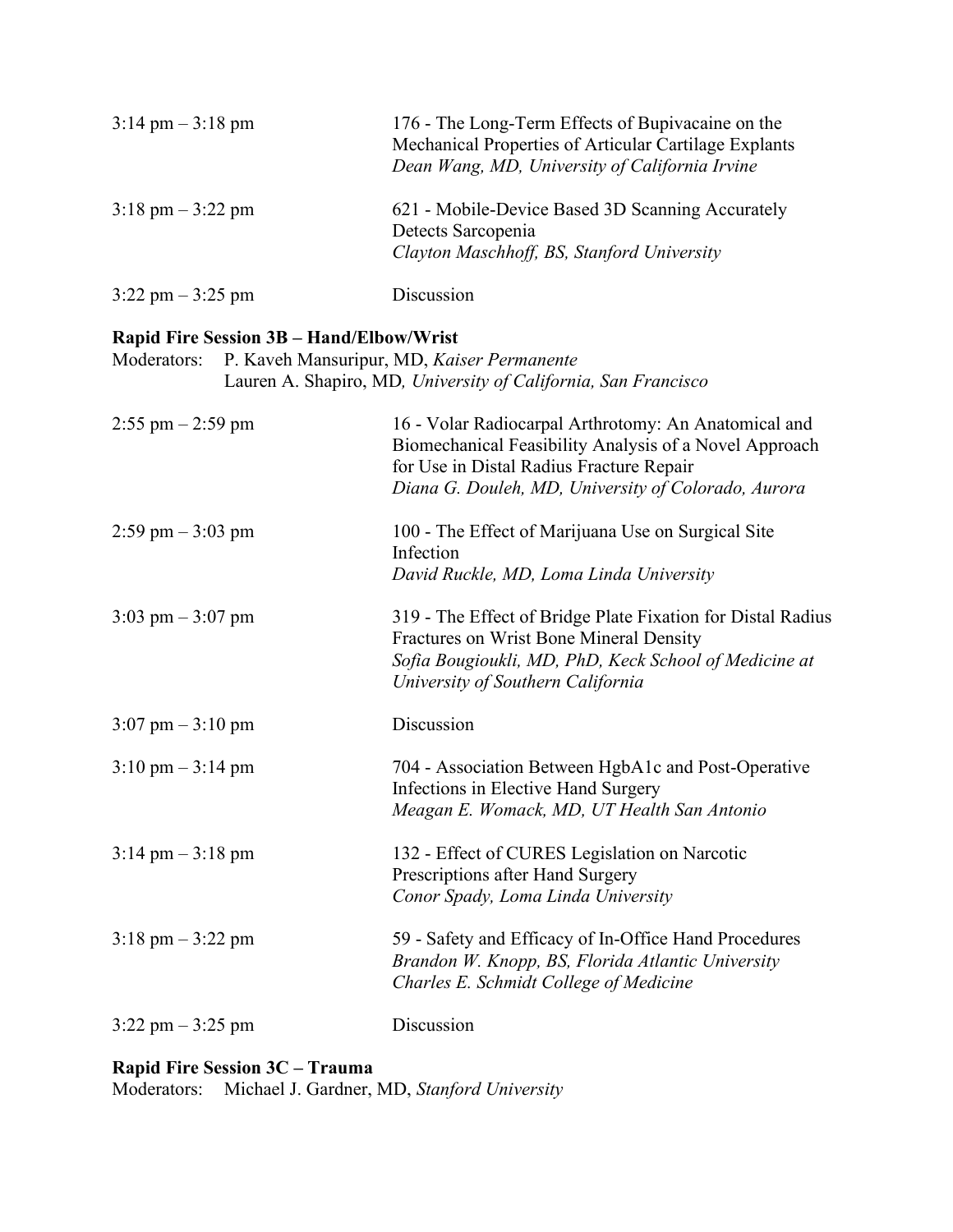# Jeffrey M. Nakano, MD, *Grand Junction Veterans Hospital*

| $2:55$ pm $-2:59$ pm                                       | 663 - High-Performance Outcome after Tibial Plafond<br>Fracture: The Significant Factors<br>John C. Wheelwright, BS, University of Utah                                                    |
|------------------------------------------------------------|--------------------------------------------------------------------------------------------------------------------------------------------------------------------------------------------|
| $2:59$ pm $-3:03$ pm                                       | 270 - Ambulation Distance Within 72 Hours is a Predictor<br>of 90-Day Ambulatory Capacity in Elderly Patients<br>Canhnghi Ta, University of California, San Diego                          |
| $3:03$ pm $-3:07$ pm                                       | 3 - Mortality or Conversion to Transfemoral Amputation<br><b>Following Transtibial Amputation Risk</b><br>Liam H. Wong, BS, Oregon Health and Science University                           |
| $3:07$ pm $-3:10$ pm                                       | Discussion                                                                                                                                                                                 |
| $3:10 \text{ pm} - 3:14 \text{ pm}$                        | 519 - Acetabular Morphology in Patients with Failed<br><b>Femoral Neck Fracture Fixation</b><br>Tram L. Tran, MD, University of Arizona Phoenix/Banner<br><b>University Medical Center</b> |
| $3:14$ pm $-3:18$ pm                                       | 661 - Medullary Air Presence in Open Tibia Fractures<br><b>Increases Amputation Risk</b><br>Heba Ahmad, BS, McGovern Medical School at UT Health<br>Houston                                |
| $3:18 \text{ pm} - 3:22 \text{ pm}$                        | 175 - Arthroscopic vs. Open Washout for Native Knee<br>Septic Arthritis<br>Alex Upfill-Brown, MD, MSc, David Geffen School of<br>Medicine, University of California, Los Angeles           |
| $3:22$ pm $-3:25$ pm                                       | Discussion                                                                                                                                                                                 |
| Rapid Fire Session 3D - Arthroplasty - Knee<br>Moderators: | Adam A. Sassoon, MD, University of California, Los Angeles<br>Kathryn Schabel, MD, Oregon Health & Science University                                                                      |

| $2:55$ pm $-2:59$ pm | 98 - Staging Bilateral Total Knee Arthroplasties Reduces<br>Alignment Outliers<br>Matthew A. Follett, MD, Stanford University Medical<br>Center            |
|----------------------|------------------------------------------------------------------------------------------------------------------------------------------------------------|
| $2:59$ pm $-3:03$ pm | 451 - Resiliency and Immediate Post-Operative Impairment<br>Following Unilateral and Bilateral TKA<br>Ryan T. Nguyen, BS, John A. Burns School of Medicine |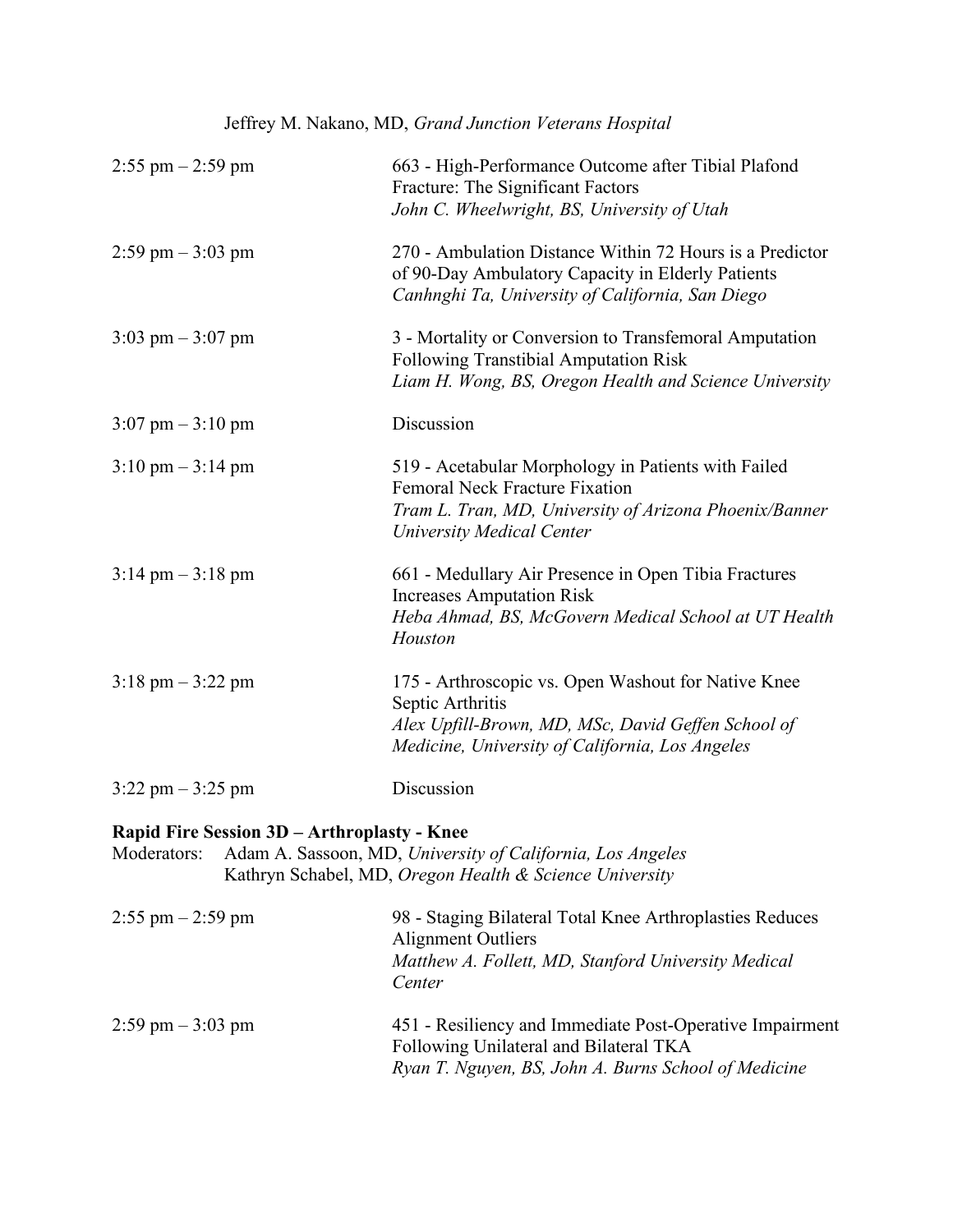| $3:03$ pm $-3:07$ pm                | 65 - The Swing Deviation Index: Quantifying Golf Swing<br>with Metrics Derivable from Wearable Sensors<br>Joanne Zhou, MD, Stanford University                                              |
|-------------------------------------|---------------------------------------------------------------------------------------------------------------------------------------------------------------------------------------------|
| $3:07 \text{ pm} - 3:12 \text{ pm}$ | Discussion                                                                                                                                                                                  |
| $3:12 \text{ pm} - 3:16 \text{ pm}$ | 413 - Robotic, Computer Nativated, and Conventional<br>Total Knee Arthroplasty: Comparative Analysis<br>Jennifer C. Wang, BS, Keck School of Medicine, University<br>of Southern California |
| $3:16$ pm $-3:20$ pm                | 681 - Computer-Assisted Navigation in Simultaneous<br><b>Bilateral Knee Arthroplasty</b><br>Anoop R. Galivanche, BS, Yale School of Medicine                                                |
| $3:20 \text{ pm} - 3:25 \text{ pm}$ | Discussion                                                                                                                                                                                  |

#### **Rapid Fire Session 3E – Sports Medicine**

Moderators: C. Benjamin Ma, MD, *University of California, San Francisco* Colin Mansfield, MD, *Kaiser, The Permanente Medical Group*

| $2:55$ pm $-2:59$ pm                | 436 - Accuracy of Needle Placement for Landmark Guided<br>Intraarticular Glenohumeral Injections<br>Douglas W. Bartels, MD, Stanford University<br><i>*Presented by Tim Wang, MD</i>                                       |
|-------------------------------------|----------------------------------------------------------------------------------------------------------------------------------------------------------------------------------------------------------------------------|
| $2:59$ pm $-3:03$ pm                | 86 - Spin in Quadriceps Tendon ACL Reconstruction<br>Research<br>Matthew T. Gulbrandsen, MD, Loma Linda University                                                                                                         |
| $3:03$ pm $-3:10$ pm                | Discussion                                                                                                                                                                                                                 |
| $3:10 \text{ pm} - 3:14 \text{ pm}$ | 179 - Trends in Polyethylene Design and Manufacturing<br>Characteristics for Total Knee Arthroplasty: an Analysis<br>From the American Joint Replacement Registry<br>Jamil Kendall, MD, Oregon Health & Science University |
| $3:14 \text{ pm} - 3:18 \text{ pm}$ | 240 - Patellar Resurfacing is Not Associated with Patella<br>Baja in Total Knee Arthroplasty<br>Kade S. McQuivey, MD, Mayo Clinic Arizona                                                                                  |
| $3:18 \text{ pm} - 3:25 \text{ pm}$ | Discussion                                                                                                                                                                                                                 |
| $3:25$ pm $-4:25$ pm                | Scientific Poster Session (Presenters are available to<br>answer questions)                                                                                                                                                |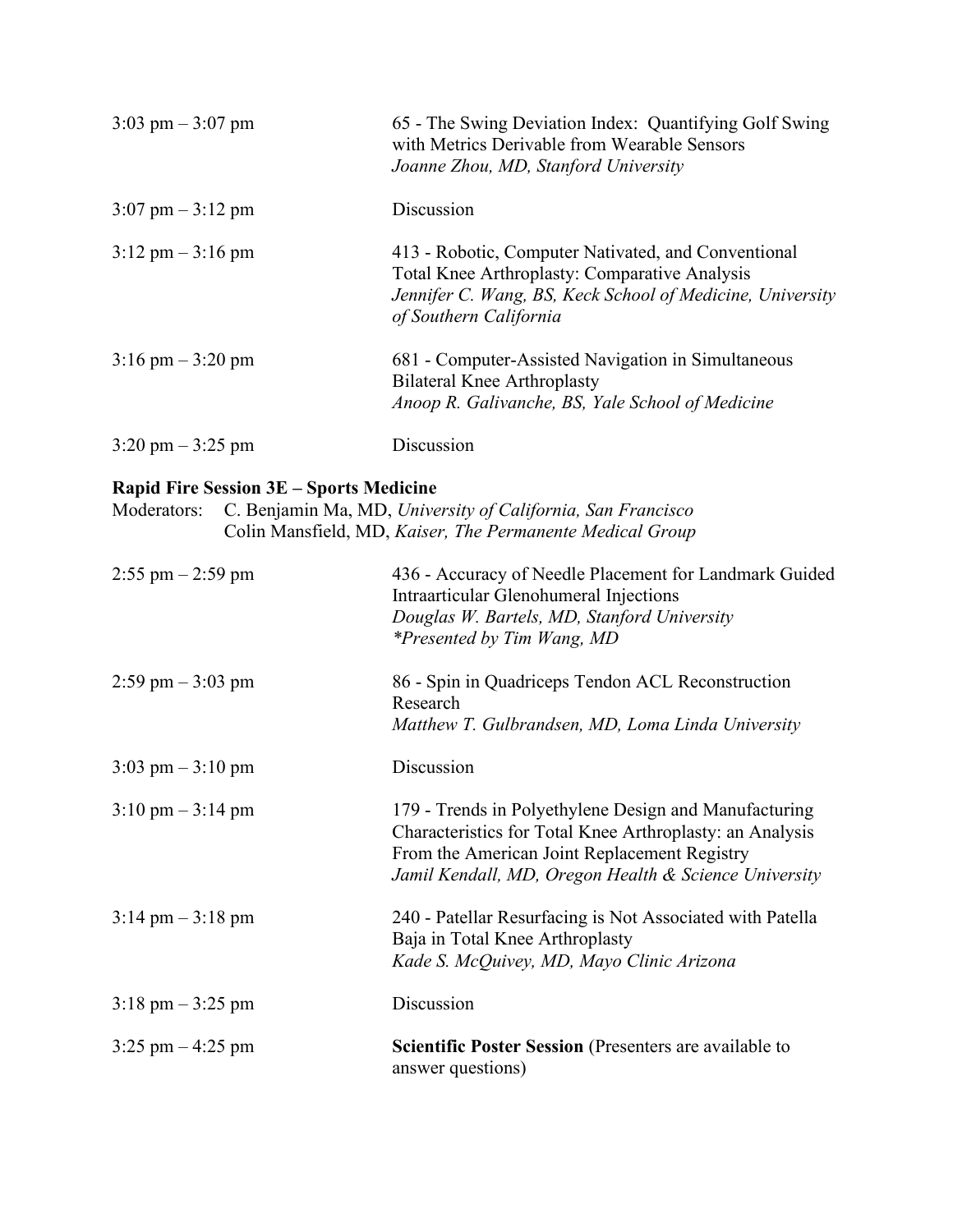#### **Friday, August 5th**

| 6:00 am $- 7:00$ am                                              | Scientific Poster Session (Presenters are available to<br>answer questions)                                                                                                                                                      |
|------------------------------------------------------------------|----------------------------------------------------------------------------------------------------------------------------------------------------------------------------------------------------------------------------------|
| 6:55 am $-7:00$ am                                               | <b>Announcements</b><br>Geoffrey D. Abrams, MD, Stanford University                                                                                                                                                              |
| Symposium 4 – Sports Medicine of the Knee<br>Moderator:          | David R. McAllister, MD, University of California, Los Angeles                                                                                                                                                                   |
| 7:00 am $-$ 7:10 am                                              | Tunnel Position for Successful ACL Reconstruction<br>David R. McAllister, MD, University of California, Los<br>Angeles                                                                                                           |
| 7:11 am $-$ 7:21 am                                              | What's New in ACL Reconstruction Surgery?<br>Craig R. Bottoni, MD, Tripler Army Medical Center                                                                                                                                   |
| 7:22 am $-7:32$ am                                               | Collateral Ligament Injuries and Treatment<br>Anikar Chhabra, MD, Mayo Clinic Arizona                                                                                                                                            |
| 7:33 am $-$ 7:43 am                                              | Meniscus Repair: Current Indications and Techniques<br>Michelle L. Wolcott, MD, University of Colorado                                                                                                                           |
| 7:44 am $-$ 7:54 am                                              | Management of Articular Cartilages Defects<br>Marc Safran, MD, Stanford University                                                                                                                                               |
| 7:55 am $-$ 8:05 am                                              | Questions and Discussion                                                                                                                                                                                                         |
| $8:06$ am $-8:35$ am                                             | <b>Special Session 2 (CME not available)</b><br>Leadership in Orthopaedic Surgery<br>Moderator: Steven Frick, MD, Stanford University                                                                                            |
|                                                                  | <b>Panel:</b> Nitin A. Bhatia, MD, University of California, Irvine<br>Jay R. Lieberman, MD, University of Southern California<br>William J. Maloney, MD, Stanford University<br>Felix "Buddy" Savoie III, MD, Tulane University |
| $8:35$ am $-9:05$ am                                             | <b>Focused Breakfast Presentation (CME not available)</b>                                                                                                                                                                        |
| Rapid Fire Session 4A – Management and Leadership<br>Moderators: | Nitin N. Bhatia, MD, University of California, Irvine<br>Felix "Buddy" Savoie III, MD, Tulane University                                                                                                                         |

9:10 am – 9:14 am 694 - Will Orthopaedic Surgeons Survive without USMLE

Step 1 Scores for Residency Savioe/Battia Selection?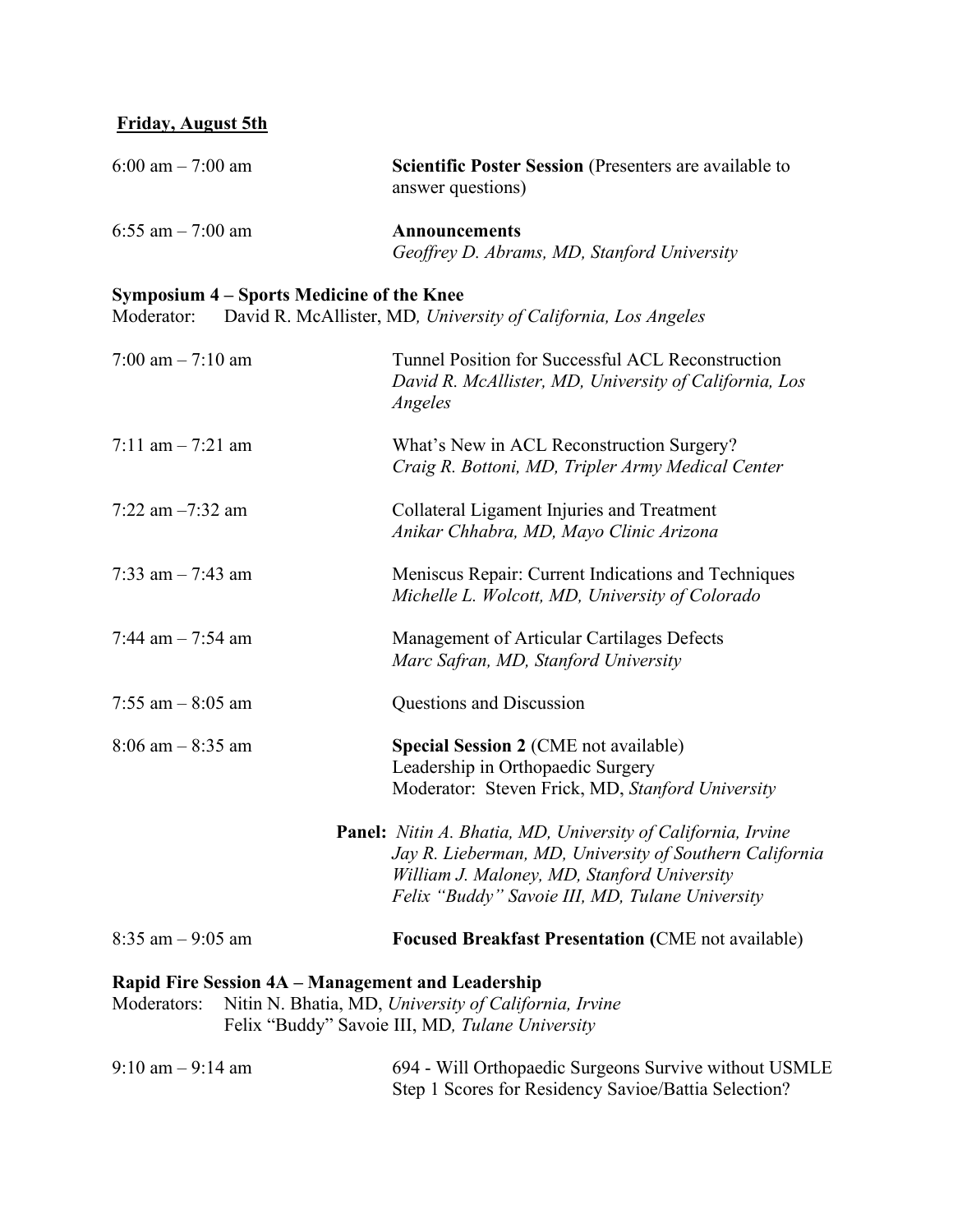|                                     | Maddison McLellan, BA, UC Irvine School of Medicine                                                                                                                           |
|-------------------------------------|-------------------------------------------------------------------------------------------------------------------------------------------------------------------------------|
| $9:14 \text{ am} - 9:18 \text{ am}$ | 186 - Disparities in Resident Attrition in Orthopaedics and<br>Surgical Subspecialties<br>Lee Haruno, MD, Cedars-Sinai Medical Center<br><i>*Presented by Selina Poon, MD</i> |
| $9:18$ am $-9:25$ am                | Discussion                                                                                                                                                                    |
| $9:25$ am $-9:29$ am                | 598 - Coronavirus: A New "Virtual" Era of Resident<br><b>Didactics</b><br>Harin B. Parikh, MD, Cedars-Sinai Medical Center                                                    |
| $9:29$ am $-9:33$ am                | 212 - Social Media in Orthopedic Surgery: Perspectives<br>from Residency Applicants<br>Joseph Brinkman, MD, Mayo Clinic Arizona                                               |
| $9:33$ am $-9:40$ am                | Discussion                                                                                                                                                                    |

## **Rapid Fire Session 4B – Pediatrics**

| Moderators: Kali Tileston, MD, Stanford University           |
|--------------------------------------------------------------|
| James G. Gamble, MD, PhD, Stanford University Medical Center |

| $9:10 \text{ am} - 9:14 \text{ am}$ | 185 - Adjunct Perioperative Blood Conservation Strategy:<br>Use of Intraoperative Blood Recovery<br>Thomas Cahir, University Orthopedic Specialists                                                      |
|-------------------------------------|----------------------------------------------------------------------------------------------------------------------------------------------------------------------------------------------------------|
| $9:14 \text{ am} - 9:18 \text{ am}$ | 145 - Particulate Production After Use of Different Surgical<br>Scrubbing Methods<br>John A. Schlechter, DO, Children's Hospital Orange<br>County / Pediatric Orthopedic Specialists of Orange<br>County |
| $9:18$ am $-9:22$ am                | 542 - Graft Choice and Return to Sport After Adolescent<br><b>ACL Reconstruction</b><br>Brendan Y. Shi, MD, University of California, Los Angeles                                                        |
| $9:22$ am $-9:27$ am                | Discussion                                                                                                                                                                                               |
| $9:27$ am $-9:31$ am                | 615 - The FEAR Index and its Utility in Predicting<br><b>Contralateral SCFE</b><br>Richard Hwang, MD, David Geffen School of Medicine at<br>University of California, Los Angeles                        |
| 9:31 am $-$ 9:35 am                 | 645 - Return to Activity After Anterior Thoracic Posterior<br>Lumbar Tethering                                                                                                                           |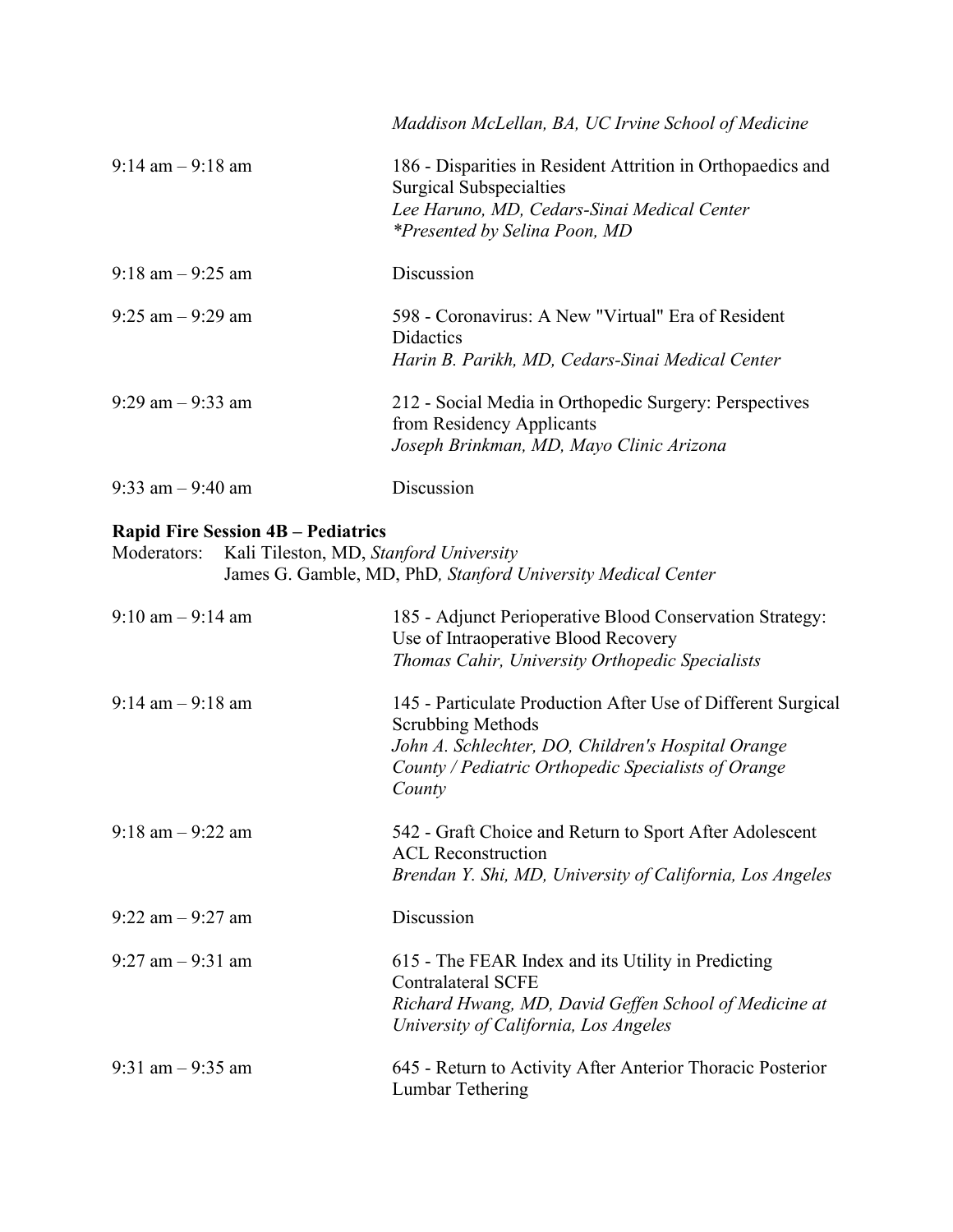|                                                                                              | Hao-Hua Wu, MD, University of California, San Francisco                                                                                                   |
|----------------------------------------------------------------------------------------------|-----------------------------------------------------------------------------------------------------------------------------------------------------------|
| $9:35$ am $-9:40$ am                                                                         | Discussion                                                                                                                                                |
| <b>Rapid Fire Session 4C - Spine</b><br>Steven Frick, MD, Stanford University<br>Moderators: | Robert F. McLain, MD, St. Vincent Charity Medical Center                                                                                                  |
| $9:10 \text{ am} - 9:14 \text{ am}$                                                          | 142 - Accuracy of Dermatomes in Localization of Lumbar<br>Disc Herniations: A Systematic Review<br>Connor Zale, MD, Tripler Army Medical Center           |
| $9:14$ am $-9:18$ am                                                                         | 528 - Progression of Kyphosis Following Acute Traumatic<br><b>Vertebral Compression Fractures</b><br>Sarah Oyadomari, BS, University of California Irvine |
| $9:18$ am $-9:22$ am                                                                         | 530 - Decreased Hip Motion is Associated with Inferior<br><b>Spine Outcomes</b><br>Emily S. Mills, MD, University of Southern California                  |
| $9:22$ am $-9:27$ am                                                                         | Discussion                                                                                                                                                |
| $9:27$ am $-9:31$ am                                                                         | 552 - Erector Spinae Plane Blocks After PSF Do Not<br><b>Affect Neuromonitoring</b><br>John S. Vorhies, MD, Stanford University                           |
| 9:31 am $-$ 9:35 am                                                                          | 593 - Mobile Device-Based 3D Scanning As A Diagnostic<br>Tool in Adolescent Idiopathic Scoliosis<br>Yousi A. Oquendo, MSE, Stanford University            |
| $9:35$ am $-9:40$ am                                                                         | Discussion                                                                                                                                                |

#### **Rapid Fire Session 4D – Tumor**

Moderator: Cynthia M. Kelly, MD, *OrthoOne*

| $9:10 \text{ am} - 9:14 \text{ am}$ | 174 - Pedicled Vastus Lateralis Myocutaneous Flap for<br>Sacropelvic Defects after Radical Oncologic Resection:<br>Surgical Technique and Outcomes<br>Akash A. Shah, MD, University of California, Los Angeles |
|-------------------------------------|----------------------------------------------------------------------------------------------------------------------------------------------------------------------------------------------------------------|
| $9:14 \text{ am} - 9:18 \text{ am}$ | 46 - Durability of Proximal Femur Replacements: A Forty<br>Year Experience<br>Rishi Trikha, MD, University of California, Los Angeles                                                                          |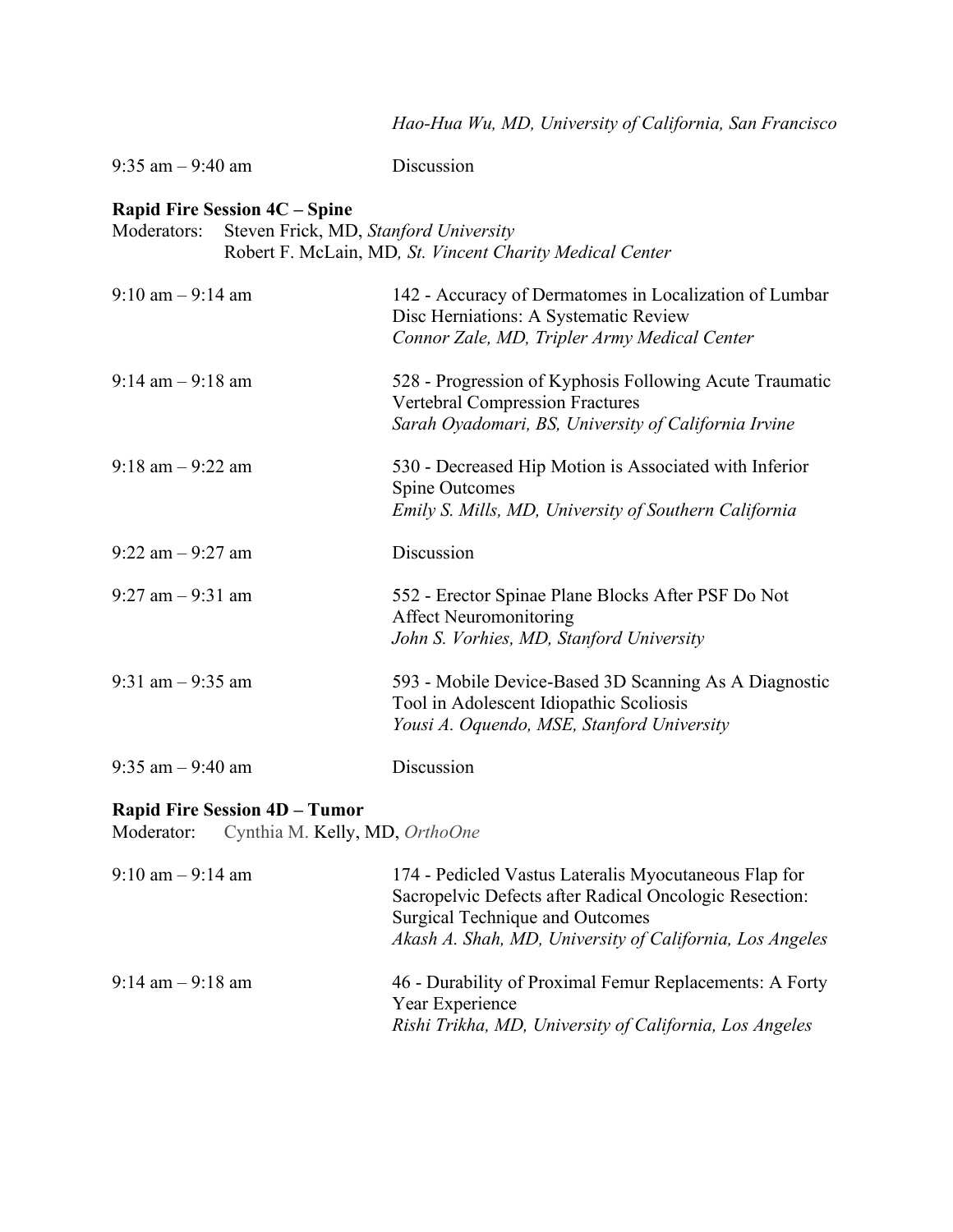| $9:18$ am $-9:22$ am | 342 - Survival of Proximal Tibial Endoprostheses using<br>Compressive-Osseointegration: Multi-Institution<br>Retrospective Study<br>Yesenia Day, BS, University of California San Francisco                                         |
|----------------------|-------------------------------------------------------------------------------------------------------------------------------------------------------------------------------------------------------------------------------------|
| $9:22$ am $-9:27$ am | Discussion                                                                                                                                                                                                                          |
| $9:27$ am $-9:31$ am | 111 - Mobile Spine Sarcoma Survival is Associated with<br>Access to Evidence-Based, Histology-Specific Treatment<br>Protocols<br>Sarah Stroud, MD, University of California, San Francisco<br>*Presented by Rosanna L. Wustrack, MD |
| 9:31 am $-$ 9:35 am  | 675 - Percutaneous Stabilization of Pathologic Fracture of<br>the Pelvis and Sacrum<br>Makena Schutz, BS, Colorado Limb Consultants                                                                                                 |
| $9:35$ am $-9:40$ am | Discussion                                                                                                                                                                                                                          |

# **Rapid Fire Session 4E – Arthroplasty – Infection**

| Moderators: | Robert Barrack, MD, <i>Washington University School of Medicine</i>        |  |
|-------------|----------------------------------------------------------------------------|--|
|             | Nathanael D. Heckmann, MD, Keck School of Medicine, University of Southern |  |
|             | California                                                                 |  |

| $9:10 \text{ am} - 9:14 \text{ am}$ | 600 - Aseptic Loosening in Single-Stage Revision<br>Arthroplasty for Periprosthetic Joint Infection                                                                                                   |
|-------------------------------------|-------------------------------------------------------------------------------------------------------------------------------------------------------------------------------------------------------|
|                                     | Connor Delman, MD, University of California, Davis                                                                                                                                                    |
| $9:14 \text{ am} - 9:18 \text{ am}$ | 348 - Pseudo-Arthrodesis Antibiotic Spacers for<br>Periprosthetic Joint Infection in the Setting of Ligamentous                                                                                       |
|                                     | Compromise of the Knee                                                                                                                                                                                |
|                                     | Harsh Shah, Mayo Clinic Alix School of Medicine                                                                                                                                                       |
|                                     | <i>*Presented by Shay Warren, MD</i>                                                                                                                                                                  |
| $9:18$ am $-9:22$ am                | 253 - Modifiable Preoperative Risk Factors Predict<br>Postoperative Complications in Revision Joint Arthroplasty<br>with Antibiotic- Loaded Spacers                                                   |
|                                     | Brandon E. Lung, MD, University of California, Irvine                                                                                                                                                 |
| $9:22$ am $-9:27$ am                | Discussion                                                                                                                                                                                            |
| $9:27$ am $-9:31$ am                | 686 - Is Prednisone associated with Periprosthetic Joint<br><b>Infection Following Total Joint Arthroplasty</b><br>Amit S. Piple, MD, Keck School of Medicine at University<br>of Southern California |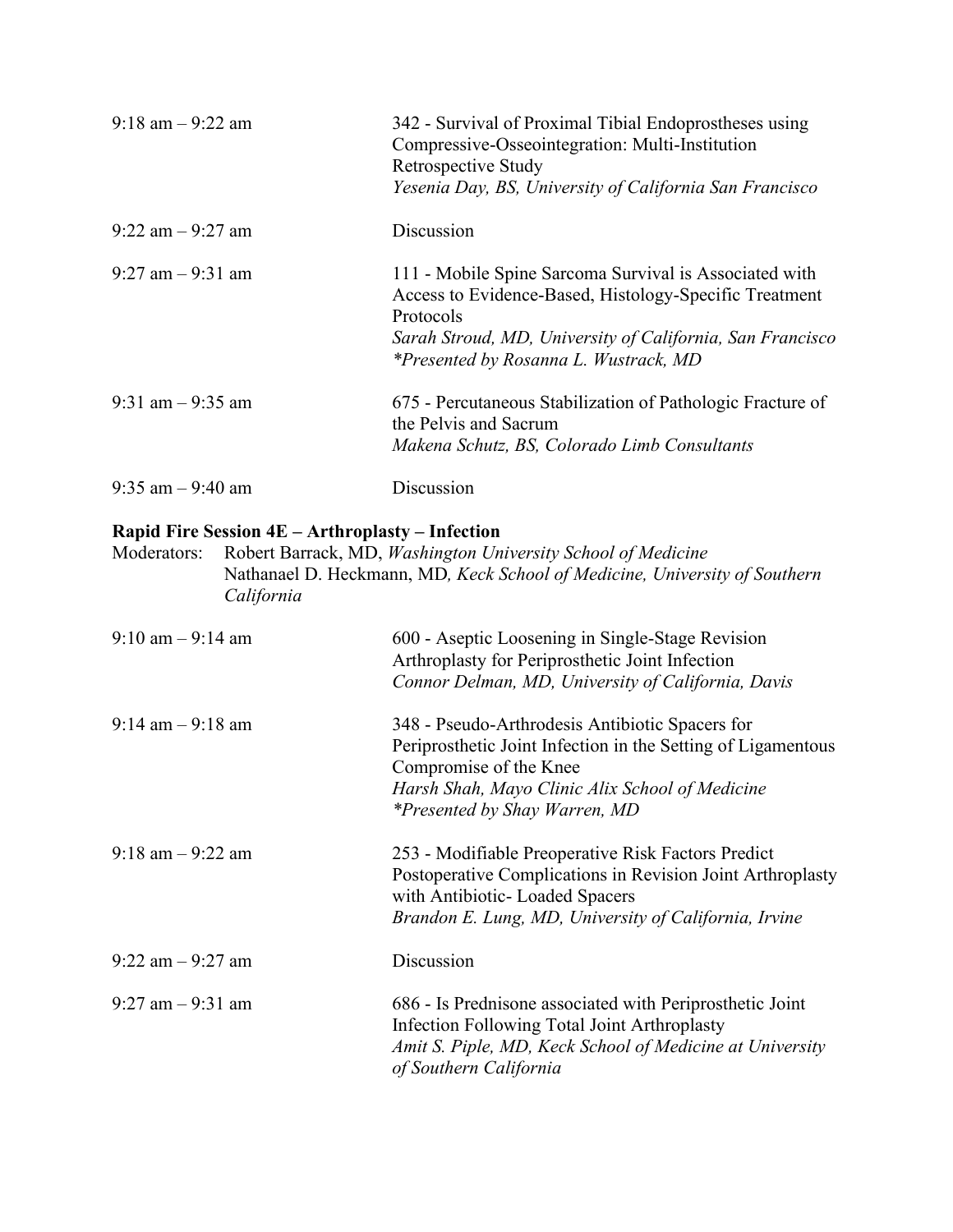| 9:31 am $-$ 9:35 am                                                                                                                                         | 154 - Effect of Medically Treated Rheumatoid Arthritis on<br>Periprosthetic Joint Infection<br>Rishi Trikha, MD, University of California, Los Angeles |  |
|-------------------------------------------------------------------------------------------------------------------------------------------------------------|--------------------------------------------------------------------------------------------------------------------------------------------------------|--|
| $9:35$ am $-9:40$ am                                                                                                                                        | Discussion                                                                                                                                             |  |
| <b>Concurrent Session 2 – Allied Health</b><br>Moderator:                                                                                                   | Theodore W. Coates, PA, University of California, Davis                                                                                                |  |
| $9:10 \text{ am} - 10:00 \text{ am}$                                                                                                                        | <b>Foot and Ankle</b><br>Christopher D. Kreulen, MD, University of California, Davis                                                                   |  |
| 9:40 am $-10:00$ am                                                                                                                                         | Break – Please Visit Exhibits                                                                                                                          |  |
| Symposium 5 – President's Symposium<br><b>Technology and the Future of Orthopaedic Surgery</b><br>William J. Maloney, MD, Stanford University<br>Moderator: |                                                                                                                                                        |  |
| 10:00 am $-$ 10:05 am                                                                                                                                       | Introduction<br>William J. Maloney, MD, Stanford University                                                                                            |  |
| $10:06$ am $- 10:21$ am                                                                                                                                     | The Effect of Orthopaedic Technology on Your Practice<br>Stefano A. Bini, MD, University of California, San<br>Francisco                               |  |
| 10:22 am $-$ 10:37 am                                                                                                                                       | Robotics and "Navigating" Orthopaedic Surgery<br>Robert C. Cohen, MS, Stryker Orthopaedics                                                             |  |
| 10:38 am $-$ 10:45 am                                                                                                                                       | Technologies and Innovation: A Forward Look<br>Stephen E. White, Depuy Synthes                                                                         |  |
| 10:46 am $-11:05$ am                                                                                                                                        | Questions and Discussion                                                                                                                               |  |
| $11:05$ am $-11:25$ am                                                                                                                                      | Break – Please Visit Exhibits                                                                                                                          |  |
| <b>General Session 3 – Academy and Board Reports</b><br>Moderator:                                                                                          | William J. Maloney, MD, Stanford University                                                                                                            |  |
| $11:25$ am $-11:30$ am                                                                                                                                      | <b>OREF</b> Report                                                                                                                                     |  |
| $11:30$ am $-11:40$ am                                                                                                                                      | <b>ABOS</b> Report<br>Lisa A. Taitsman, MD, MPH, University of Washington                                                                              |  |
| 11:40 am $-$ 11:55 am                                                                                                                                       | <b>AAOS</b> Report                                                                                                                                     |  |

*Felix "Buddy" Savoie III, MD, Tulane University, President, AAOS*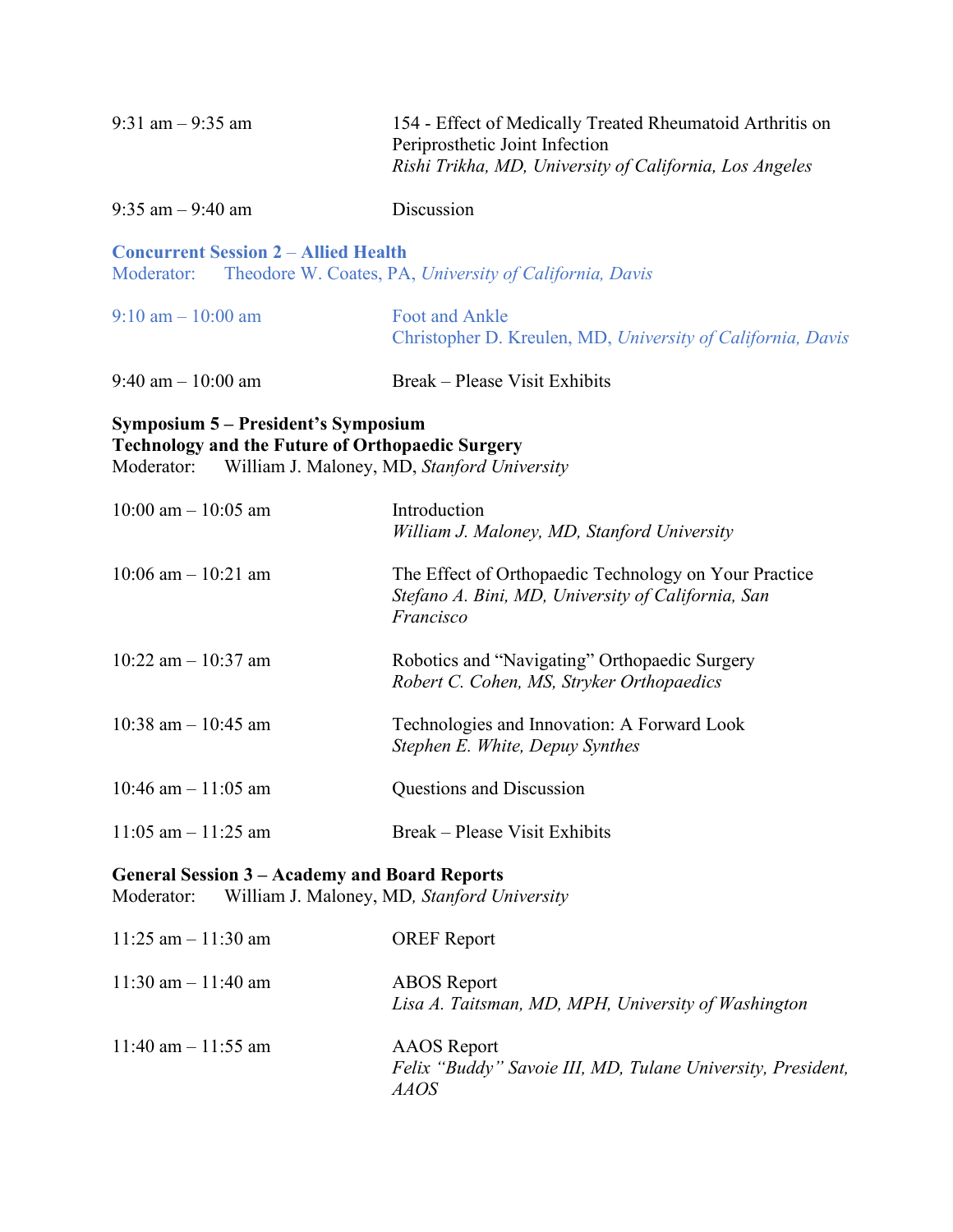11:55 am – 12:25 pm **Focused Lunch Presentation (**CME not available)

#### **Rapid Fire Sessions 5A – Sports Medicine**

| Moderators: Kimberly L. Furry, MD, Mercy Orthopedics Associates |
|-----------------------------------------------------------------|
| David R. McAllister, MD, University of California, Los Angeles  |

| $12:30 \text{ pm} - 12:34 \text{ pm}$ | 485 - The Statistical Fragility of Platelet-Rich Plasma<br>Utilization in Knee Osteoarthritis: A Systematic Review of<br>Randomized Controlled Trials<br>Justin Chan, MD, University of California, Irvine |
|---------------------------------------|------------------------------------------------------------------------------------------------------------------------------------------------------------------------------------------------------------|
| $12:34 \text{ pm} - 12:38 \text{ pm}$ | 660 - Do Revision Rates Differ Between Cemented and<br>Cementless Total Knee Arthroplasty?<br>Alan K. Li, BS, David Geffen School of Medicine at<br>University of California, Los Angeles                  |
| $12:38 \text{ pm} - 12:42 \text{ pm}$ | 68 - Evaluation of Pre-Operative Imaging for Cam-<br>Deformity in Femoroacetabular Impingement<br>Jonathan C. Horng, MD, University of Hawaii                                                              |
| 12:42 pm $-$ 12:47 pm                 | Discussion                                                                                                                                                                                                 |
| $12:47$ pm $-12:51$ pm                | 538 - Sex Differences in Patellar Anatomy and<br>Development<br>Kirsten N. Norrell, MD, Stanford University                                                                                                |
| 12:51 pm $-$ 12:55 pm                 | 582 - Minimum 2-Year Outcomes of Endoscopic Proximal<br>Hamstring Repair<br>Trevor Shelton, MD, MS, The Steadman Clinic                                                                                    |
| $12:55$ pm $-1:00$ pm                 | Discussion                                                                                                                                                                                                 |

# **Rapid Fire Sessions 5B – Arthroplasty – Outcomes**

Moderators: Stefano A. Bini, MD, *University of California, San Francisco* Jeff R. Petrie, MD, *Rothman Orthopaedics*

| $12:30 \text{ pm} - 12:34 \text{ pm}$ | 365 - Higher Complication Risk Associated with Prior<br>COVID-19 Infection in Patients Undergoing Elective Total<br>Joint Arthroplasty<br>Justin Than, DO, Cedars-Sinai Medical Center       |
|---------------------------------------|----------------------------------------------------------------------------------------------------------------------------------------------------------------------------------------------|
| $12:34 \text{ pm} - 12:38 \text{ pm}$ | William J. Maloney, MD Travel Grant<br>380 - Statistical Fragility of Venous Thromboembolism<br>Prophylaxis following Total Joint Arthroplasty<br>Sean Sequeira, BS, Union Memorial Hospital |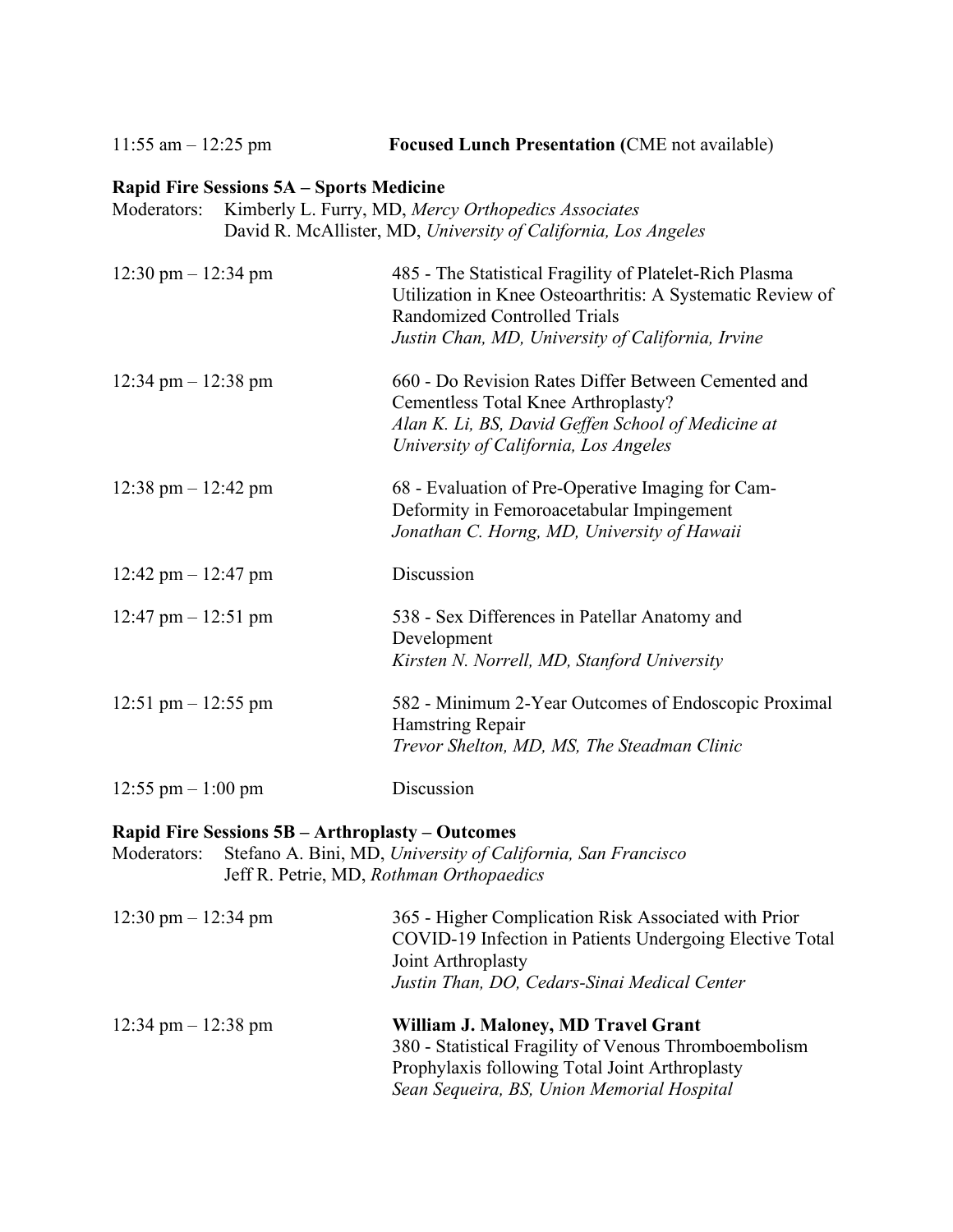| $12:38 \text{ pm} - 12:42 \text{ pm}$ | 131 - Outpatient Total Joint Arthroplasty Performed in a<br>Safety Net Hospital<br>Robert D. Kay, MD, University of California, Los Angeles                                     |
|---------------------------------------|---------------------------------------------------------------------------------------------------------------------------------------------------------------------------------|
| 12:42 pm $-$ 12:47 pm                 | Discussion                                                                                                                                                                      |
| $12:47$ pm $-12:51$ pm                | 377 - Is It Reasonable to Expect Same Day Discharge for<br>Older Patients following Unicompartmental Knee<br>Arthroplasty?<br>Piueti Maka, BA, John A. Burns School of Medicine |
| 12:51 pm $-$ 12:55 pm                 | 655 - Effect of Insurance Status and COVID-19 on Access<br>to Adult Arthroplasty Surgery<br>Kylen Soriano, BS, University of California, San Francisco                          |
| $12:55$ pm $-1:00$ pm                 | Discussion                                                                                                                                                                      |

# **Rapid Fire Sessions 5C – Arthroplasty – Knee**

Moderators: Adam A. Sassoon, MD, *University of California, Los Angeles* Mark J. Spangehl, MD*, Mayo Clinic Arizona*

| $12:30 \text{ pm} - 12:34 \text{ pm}$ | 79 - Supine Knee Positioning does not Interfere with<br>Mobile Bearing UKA Performance<br>John C. Bonano, MD, Stanford University<br>*Presented by Adam J. Murrietta, MD, Stanford University                                                       |
|---------------------------------------|-----------------------------------------------------------------------------------------------------------------------------------------------------------------------------------------------------------------------------------------------------|
| $12:34 \text{ pm} - 12:38 \text{ pm}$ | 670 - Renal Transplant Patients Undergoing Total Knee<br>Arthroplasty Display Better Outcomes Compared to End<br><b>Stage Renal Disease Patients</b><br>Alan K. Li, BS, David Geffen School of Medicine at<br>University of California, Los Angeles |
| $12:38 \text{ pm} - 12:42 \text{ pm}$ | 191 - Cementless Total Knee Arthroplasty is Associated<br>with Increased Perioperative Complications<br>Peter P. Hsiue, MD, University of California, Los Angeles                                                                                   |
| 12:42 pm $-$ 12:47 pm                 | Discussion                                                                                                                                                                                                                                          |
| 12:47 pm $-$ 12:51 pm                 | 500 - TKA Templating Does Not Predict Radiographic or<br><b>Clinical Outcomes</b><br>Derek F. Amanatullah, MD, PhD, Stanford University<br>*Presented by Adam J. Murrietta, MD                                                                      |
| 12:51 pm $-$ 12:55 pm                 | 700 - Does Resilience Predict Same Day Discharge<br>Following Total Knee Arthroplasty?                                                                                                                                                              |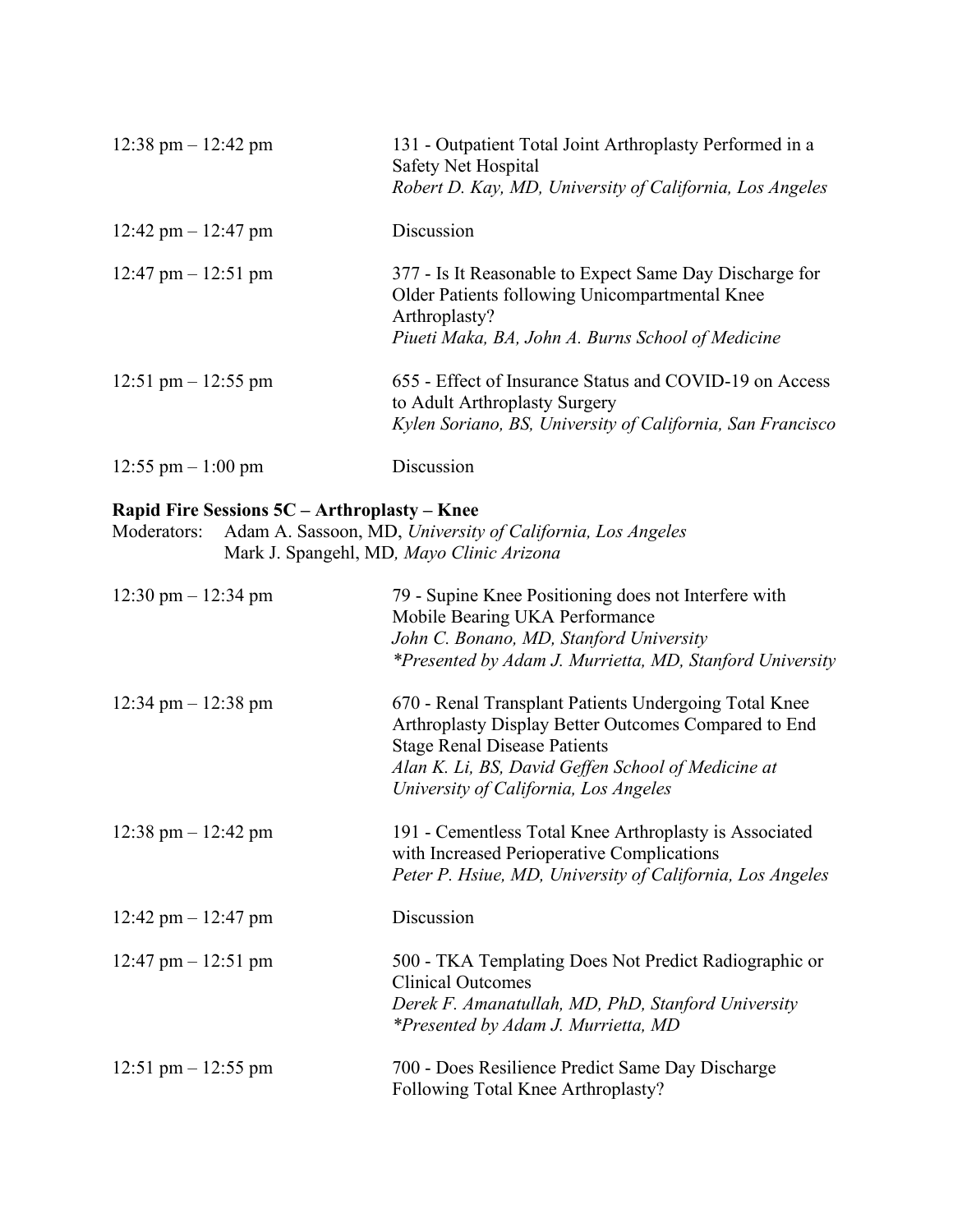|                                                                                                                                                                                    | Kassidy Kanja, BA, BS, John A. Burns School of Medicine                                                                                                                                          |  |
|------------------------------------------------------------------------------------------------------------------------------------------------------------------------------------|--------------------------------------------------------------------------------------------------------------------------------------------------------------------------------------------------|--|
| $12:55$ pm $-1:00$ pm                                                                                                                                                              | Discussion                                                                                                                                                                                       |  |
| Rapid Fire Sessions 5D - Arthroplasty - Hip<br>Kathryn Schabel, MD, Oregon Health & Science University<br>Moderators:<br>Erik N. Zeegen, MD, University of California, Los Angeles |                                                                                                                                                                                                  |  |
| $12:30 \text{ pm} - 12:34 \text{ pm}$                                                                                                                                              | 329 - Digital X-Ray Navigation Improves Precision of<br><b>Implant Placement during Posterior THA</b><br>Evan Nigh, MD, Cedars-Sinai Medical Center                                              |  |
| 12:34 pm $- 12:38$ pm                                                                                                                                                              | 102 - Compensated Heart Failure Predicts an Early Death<br>after Total Hip Arthroplasty for a Femoral Neck Fracture<br>Raj M. Amin, MD, University of California, San<br>Francisco/Fresno, CCFMG |  |
| 12:38 pm $-$ 12:42 pm                                                                                                                                                              | 611 - Return to Surfing Following Hip Arthroplasty<br>Garrett K. Berger, MD, PharmD, University of California,<br>San Diego                                                                      |  |
| 12:42 pm $-$ 12:47 pm                                                                                                                                                              | Discussion                                                                                                                                                                                       |  |
| 12:47 pm $-$ 12:51 pm                                                                                                                                                              | 465 - A Novel Fracture-Risk-Based Classification System<br>for Hip Arthroplasty Femoral Stems<br>Sean S. Rajaee, MD, MS, Cedars-Sinai Medical Center                                             |  |
| 12:51 pm $-$ 12:55 pm                                                                                                                                                              | 123 - Safety of Bilateral Total Hip Arthroplasty in Patients<br>Age $>70$<br>Landon Morikawa, MA, University of Hawaii - John A.<br><b>Burns School of Medicine</b>                              |  |
| 12:55 pm $-1:00$ pm                                                                                                                                                                | Discussion                                                                                                                                                                                       |  |

# **Rapid Fire Sessions 5E – Foot & Ankle**

| Moderators: Kenneth J. Hunt, MD, University of Colorado |
|---------------------------------------------------------|
| David Oji, MD, Stanford University                      |

| $12:30 \text{ pm} - 12:34 \text{ pm}$ | 325 - Outcomes and Patient Satisfaction following<br>Synthetic Cartilage Implant for Hallux Rigidus<br>Mary C. Hamati, MD, University of Colorado |
|---------------------------------------|---------------------------------------------------------------------------------------------------------------------------------------------------|
| 12:34 pm $-$ 12:38 pm                 | 52 - Effects of Demographic and Socioeconomic Factors on<br><b>Clubfoot Relapse Treatment</b><br>Kali R. Tileston, MD, Stanford University        |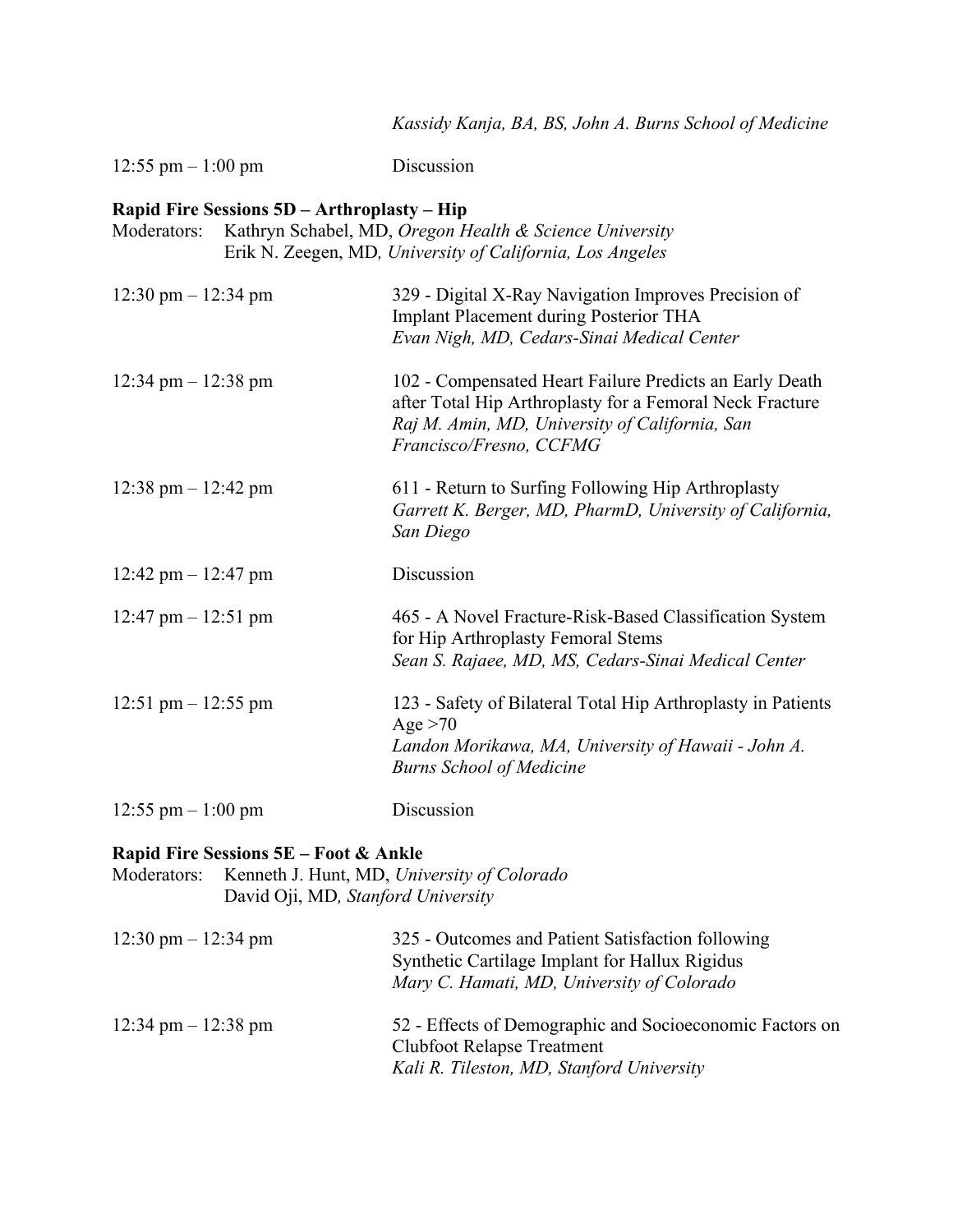| $12:38 \text{ pm} - 12:42 \text{ pm}$ | 401 - Compression of a Midfoot Osteotomy using a<br>Circular External Fixator: What is the Ideal Pin<br>Configuration?<br>Tyler R. Freeman, MD, University of Colorado |
|---------------------------------------|------------------------------------------------------------------------------------------------------------------------------------------------------------------------|
| 12:42 pm $-$ 12:47 pm                 | Discussion                                                                                                                                                             |
| 12:47 pm $-$ 12:51 pm                 | 443 - Dynamic Nitinol Compression vs. Static<br>Compression in Tibiotalocalcaneal Nail Fusion<br>William H. Ip, MD, University of California, Davis                    |
| 12:51 pm $-$ 12:55 pm                 | 210 - Treatment of Moderate to Severe Hallux Valgus<br>without Osteotomy or Arthrodesis<br>David G. Deckey, MD, Mayo Clinic Arizona                                    |
| $12:55$ pm $-1:00$ pm                 | Discussion                                                                                                                                                             |

#### **Concurrent Session 3 – Allied Health** Moderator: Theodore W. Coates, PA*, University of California, Davis*

| $12:45 \text{ pm} - 2:15 \text{ pm}$ | <b>TRD</b> |                                                        |  |
|--------------------------------------|------------|--------------------------------------------------------|--|
|                                      |            | David E. Leshikar, MD, University of California, Davis |  |

# **Symposium 6 – Foot and Ankle Controversies**

Moderator: Christopher D. Kreulen, MD, *University of California, Davis*

|  | <b>Debate: Achilles Tendon Repair</b> |  |  |
|--|---------------------------------------|--|--|
|--|---------------------------------------|--|--|

| $1:05$ pm $-1:11$ pm                         | <b>Open Surgical Treatment</b>                         |
|----------------------------------------------|--------------------------------------------------------|
|                                              | Gregory A. Lundeen, MD, Reno Orthopedic Center         |
| $1:11 \text{ pm} - 1:17 \text{ pm}$          | Percutaneous Surgical Treatment                        |
|                                              | Christian K. Kikuchi, MD, Orthopedic Associates Hawaii |
| $1:18 \text{ pm} - 1:24 \text{ pm}$          | What About Closed Treatment with Functional Rehab      |
|                                              | David E. Oji, MD, Stanford University                  |
| $1:25$ pm $-1:30$ pm                         | <b>Questions and Discussion</b>                        |
| <b>Debate: Posterior Malleolus Fractures</b> |                                                        |
| 1:31 pm $-1:37$ pm                           | Why Even Fix It?                                       |
|                                              | Eric W. Tan, MD, University of Southern California     |
| $1:38$ pm $-1:44$ pm                         | Aggressive Surgical Treatment is the Way to Go!        |
|                                              | Thomas G. Harris, MD, Harbor UCLA and Congress         |
|                                              | <i><b>Orthopaedics</b></i>                             |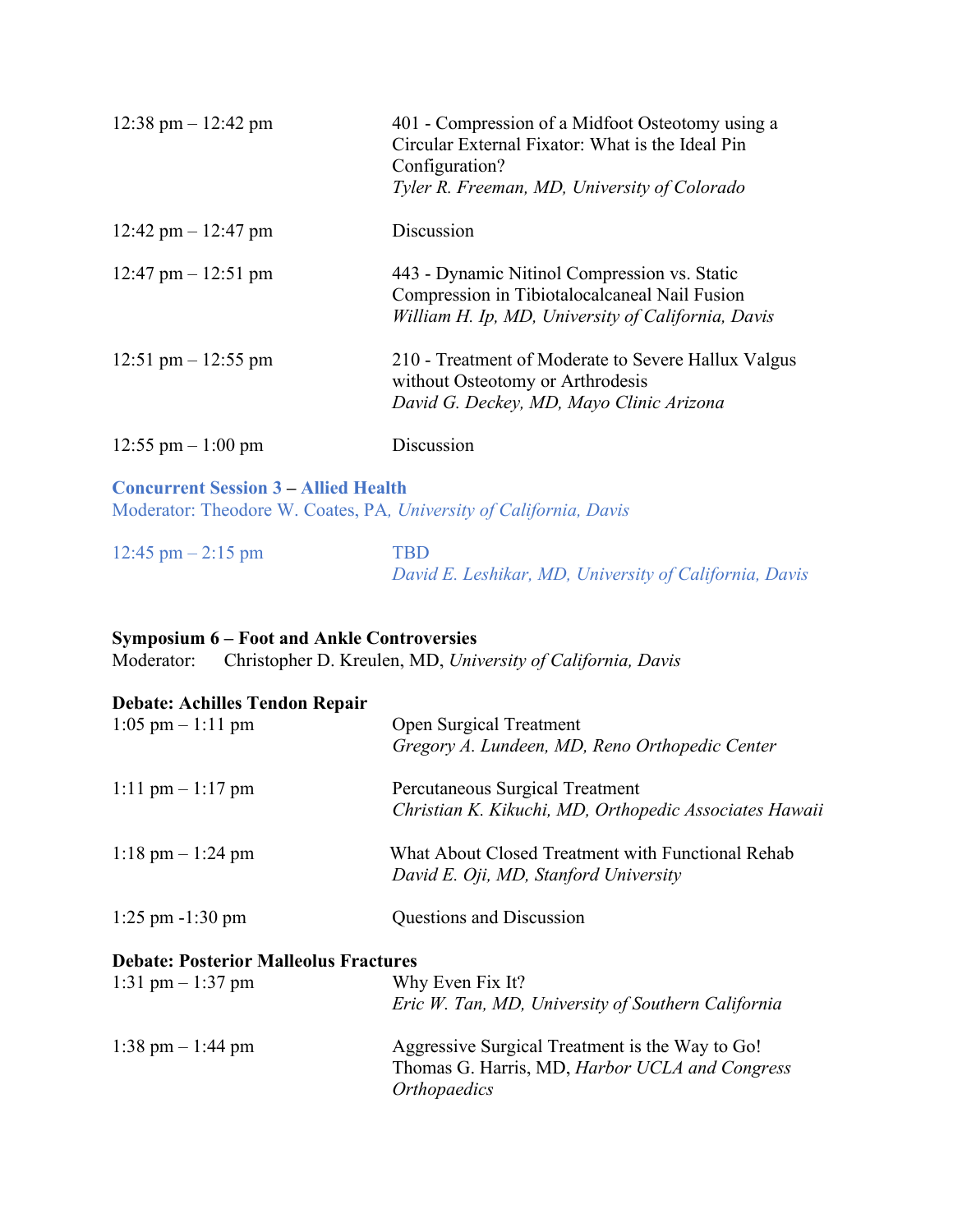| 1:45 pm $-$ 1:51 pm                                                                        | Questions and Discussion                                                                                                                                                                                                                                                  |
|--------------------------------------------------------------------------------------------|---------------------------------------------------------------------------------------------------------------------------------------------------------------------------------------------------------------------------------------------------------------------------|
| Debate: Fixing the Syndesmosis: Screw vs. Tightrope<br>$1:52 \text{ pm} - 1:58 \text{ pm}$ | Screws are Tried and True<br>David E. Oji, MD, Stanford University                                                                                                                                                                                                        |
| 1:59 pm $-$ 2:05 pm                                                                        | Be Flexible - It's Optimal!<br>Kenneth J. Hunt, MD, University of Colorado                                                                                                                                                                                                |
| $2:05$ pm $-2:11$ pm                                                                       | Questions and Discussion                                                                                                                                                                                                                                                  |
|                                                                                            | Keynote Address: Ankle Arthroplasty: Current State of the Art                                                                                                                                                                                                             |
| $2:12 \text{ pm} - 2:22 \text{ pm}$                                                        | Ankle Arthroplasty: Current State of the Art<br>Kenneth J. Hunt, MD, University of Colorado                                                                                                                                                                               |
| $2:22$ pm $-2:30$ pm                                                                       | Questions and Discussion                                                                                                                                                                                                                                                  |
| <b>General Session 4 – Western Orthopaedic Foundation</b><br>Moderator:                    | Robert R. Slater Jr., MD, Folsom, CA                                                                                                                                                                                                                                      |
| $2:35$ pm $- 2:41$ pm                                                                      | William J. Maloney, MD Travel Grant<br>130 - Robotics in Arthroplasty: Bacterial Contamination<br>Assessed by Colony Forming Units<br>Kingsley A. Oladeji, MD, Stanford University                                                                                        |
| 2:41 pm $-$ 2:47 pm                                                                        | Nitin N. Bhatia, MD Travel Grant<br>642 - Return to Sport for Anterior Tethering vs. Posterior<br><b>Spinal Fusion</b><br>Hao-Hua Wu, MD, University of California, San Francisco<br>*Presented by Jennifer M. O'Donnell, MD                                              |
| $2:47$ pm $- 2:53$ pm                                                                      | <b>Kimberly Furry, MD Travel Grant</b><br>544 - Single-Incision Fasciotomy Decreases Infection Risk<br>Compared to Dual-Incision Fasciotomy in Treatment of<br>Tibial Plateau Fractures with Acute Compartment<br>Syndrome<br>Eli W. Bunzel, MD, University of Washington |
| $2:53$ pm $-2:59$ pm                                                                       | <b>Jeffrey Krygier, MD Travel Grant</b><br>109 - Reliability of Semi-Automated Spinal Measurement<br>Software<br>Matthew A. Follett, MD, Stanford University Medical<br>Center                                                                                            |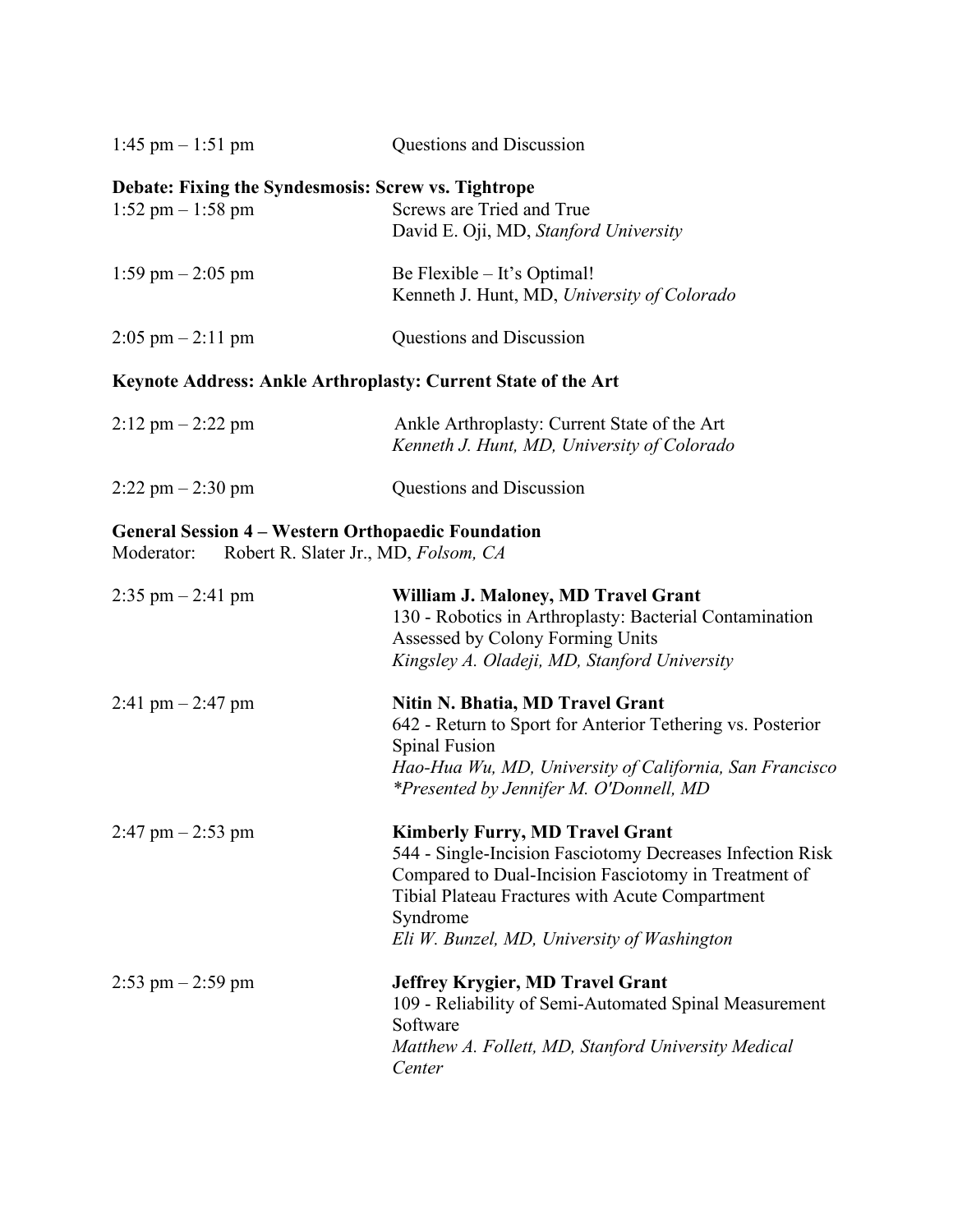| 2:59 pm $-3:05$ pm                                                                                         | Discussion                                                                                                                                                                                                    |
|------------------------------------------------------------------------------------------------------------|---------------------------------------------------------------------------------------------------------------------------------------------------------------------------------------------------------------|
| $3:05 \text{ pm} - 3:11 \text{ pm}$                                                                        | David Mansfield, MD Travel Grant<br>509 - Spondylolisthesis and Mismatch Deformity Affect<br>Outcomes After Total Knee Arthroplasty<br>William L. Sheppard, MD, MPH, University of California,<br>Los Angeles |
| $3:11 \text{ pm} - 3:17 \text{ pm}$                                                                        | Jeffrey M. Nakano, MD Travel Grant<br>85 - Recommending Surgery Increases Patient Satisfaction<br>with Arthroplasty<br>Adam J. Murrietta, MD, Stanford University                                             |
| $3:17$ pm $-3:23$ pm                                                                                       | Robert R. Slater Jr., MD Travel Grant<br>189 - Hamstring Autograft vs. Hybrid Anterior Cruciate<br>Ligament Reconstruction: Size is All That Matters<br>Alec C. Egan, MD, MS, Madigan Army Medical Center     |
| $3:23$ pm $-3:29$ pm                                                                                       | Robert R. Slater Jr., MD Travel Grant<br>241 - Should Medicare Surgeon Reimbursement for<br>Arthroplasty Be Risk-Adjusted for Patient Complexity?<br>Jack M. Haglin, MD, Mayo Clinic School of Medicine       |
| $3:29$ pm $-3:35$ pm                                                                                       | Discussion                                                                                                                                                                                                    |
| $3:35$ pm $-4:35$ pm                                                                                       | Scientific Poster Session (Presenters are available to<br>answer questions)                                                                                                                                   |
| <b>Saturday, August 6th</b>                                                                                |                                                                                                                                                                                                               |
| $6:00$ am $- 7:00$ am                                                                                      | <b>Scientific Poster Session</b>                                                                                                                                                                              |
| 6:55 am $-7:00$ am                                                                                         | <b>Announcements</b><br>Geoffrey D. Abrams, MD, Stanford University                                                                                                                                           |
| Symposium 7 – "Hand"-ling the Snakes in the Grass<br>Moderator:<br>Robin N. Kamal, MD, Stanford University |                                                                                                                                                                                                               |

| $7:00 \text{ am} - 7:09 \text{ am}$ | Be Prepared for Any Distal Radius Fracture<br>Robert J. Medoff, MD, University of Hawaii                         |
|-------------------------------------|------------------------------------------------------------------------------------------------------------------|
| $7:10 \text{ am} - 7:19 \text{ am}$ | Work-Up and Treatment of Primary and Recurrent Carpal<br>Tunnel Syndrome<br>Jeffery Yao, MD, Stanford University |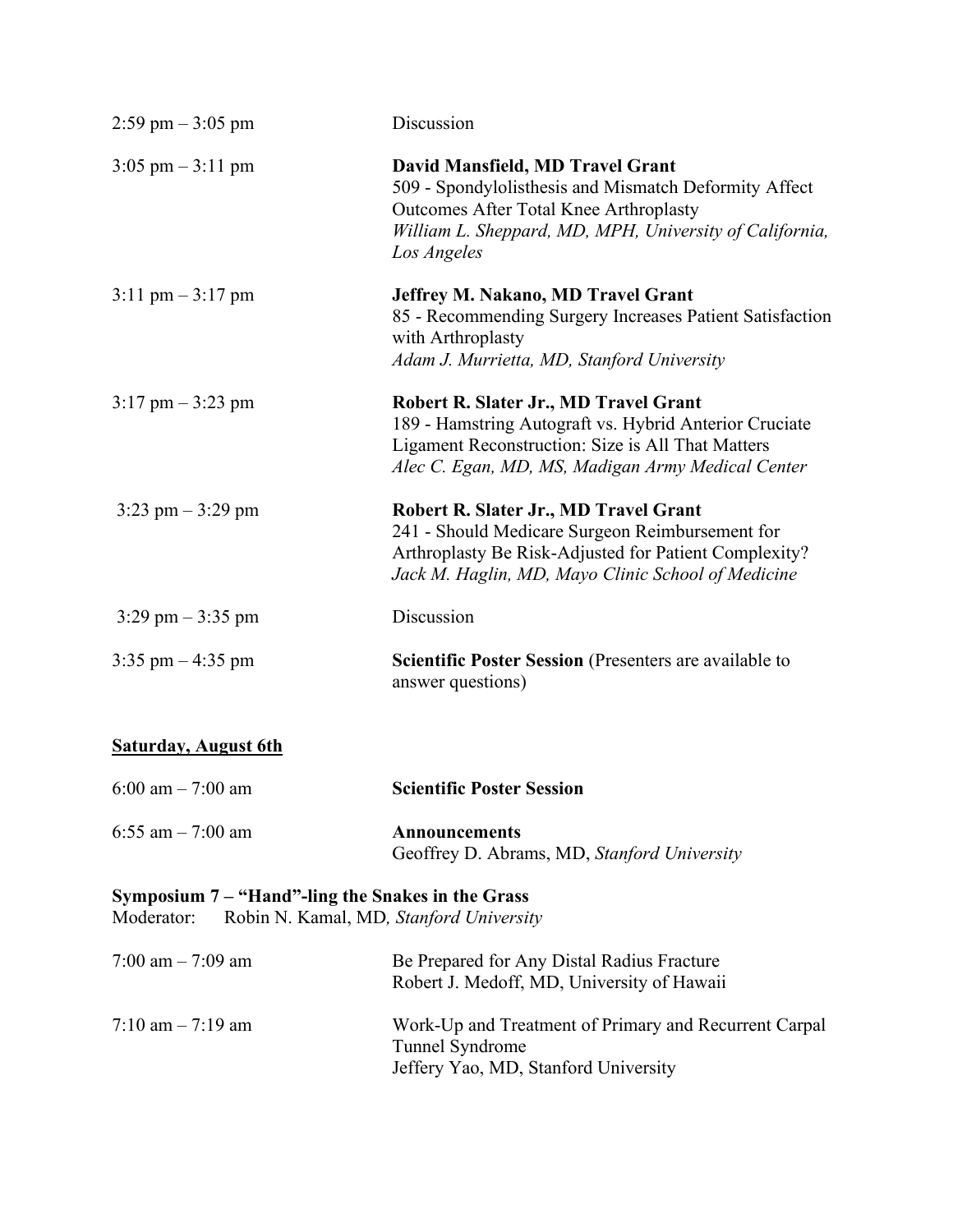| $7:20$ am $-7:29$ am                          | Metacarpal Fractures: Tried and True vs. Emerging<br>Techniques<br>Lauren A. Shapiro, MD, University of California, San<br>Francisco                                                                     |
|-----------------------------------------------|----------------------------------------------------------------------------------------------------------------------------------------------------------------------------------------------------------|
| 7:30 am $-$ 7:39 am                           | Office-Based Surgery Improves Quality and Value<br>P. Kaveh Mansuripur, MD, Kaiser Permanente                                                                                                            |
| 7:40 am $-$ 7:49 am                           | Pearls for Treating Fracture-Dislocations of the Wrist<br>Jerry I. Huang, MD, University of Washington                                                                                                   |
| 7:50 am $-$ 7:59 am                           | Summary and Case Review<br>Robin N. Kamal, MD, Stanford University                                                                                                                                       |
| $8:00 \text{ am} - 8:29 \text{ am}$           | <b>Special Session 3</b><br><b>Measuring Patient-Reported Outcomes: A Necessary</b><br>Step in a Value-Driven World (CME not available)<br>Robin N. Kamal, MD, Stanford University                       |
|                                               | Panel: Jay R. Lieberman, MD, University of Southern<br>California<br>Nitin A. Bhatia, MD, University of California,<br>Irvine<br>Felix "Buddy" Savoie III, MD, Tulane University                         |
| $8:30$ am $-9:00$ am                          | <b>Focused Breakfast Presentation (CME not available)</b>                                                                                                                                                |
| Rapid Fire Session 6A - Trauma<br>Moderators: | Michael J. Gardner, MD, Stanford University<br>Milton T. M. Little, MD, Cedars Sinai Medical Center                                                                                                      |
| $9:05$ am $-9:09$ am                          | 275 - Periprosthetic Distal Femur Fractures: What is Too<br>Distal to Nail?<br>Noelle L. Van Rysselberghe, MD, Stanford University                                                                       |
| $9:09$ am $-9:13$ am                          | 391 - Fixation of Extra-Articular Proximal Tibia Fractures:<br>Biomechanical Comparison of Single and Dual-Implant<br>Constructs<br>Wilson C Lai, MD, University of California, Irvine Medical<br>Center |
| $9:13$ am $-9:20$ am                          | Discussion                                                                                                                                                                                               |
| $9:20$ am $-9:24$ am                          | 421 - Postoperative Complications in Trauma Patients<br>Receiving VTE Prophylaxis                                                                                                                        |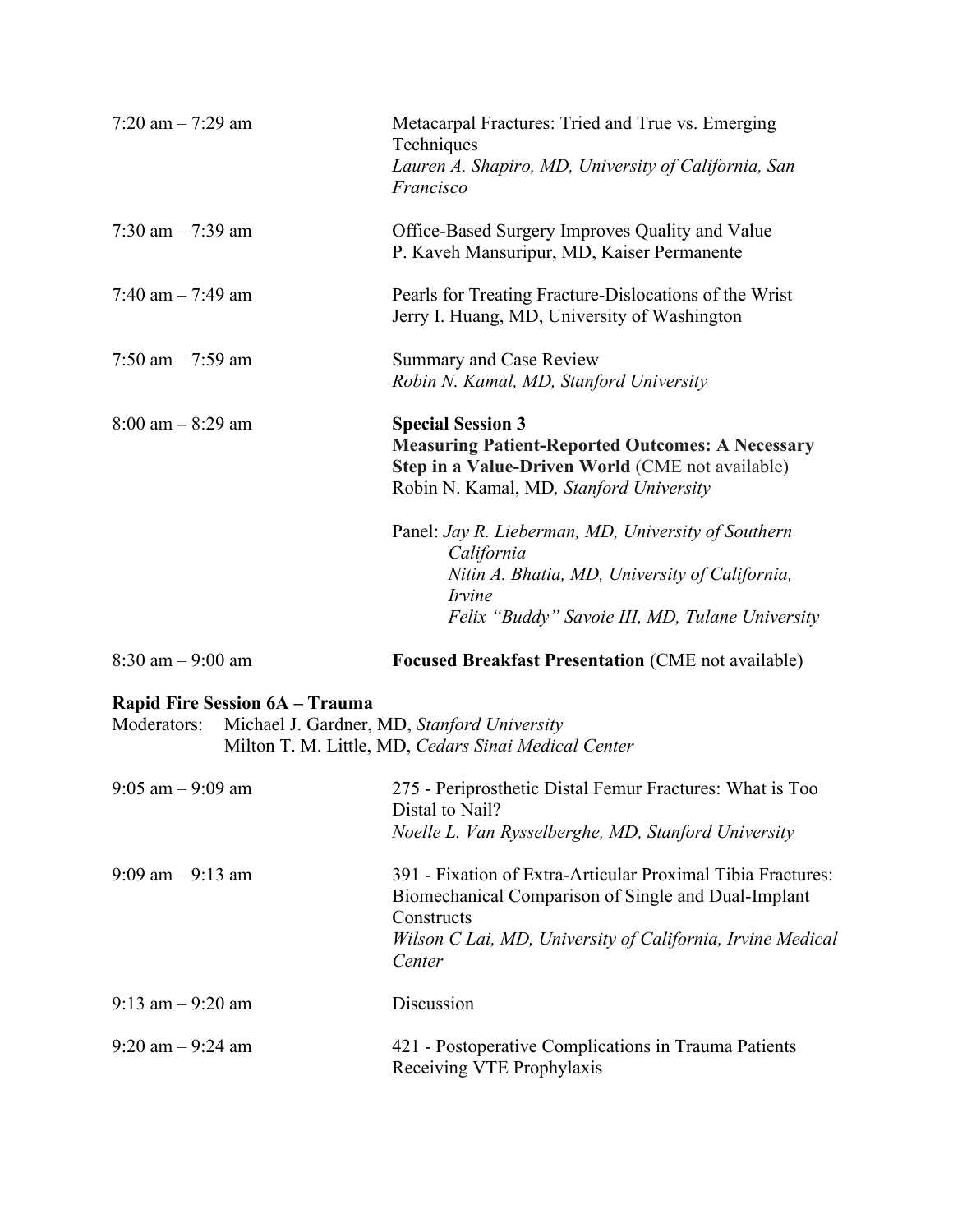|                                                 | Paulo Castaneda, BSE, University of Arizona College of<br>Medicine, Phoenix                                                                                 |
|-------------------------------------------------|-------------------------------------------------------------------------------------------------------------------------------------------------------------|
| $9:24$ am $-9:28$ am                            | 513 - Infection Rate after ORIF Pelvic Ring with<br>Concomitant Bladder Repair<br>Conor Kleweno, MD, Harborview Medical Center,<br>University of Washington |
| $9:28$ am $-9:35$ am                            | Discussion                                                                                                                                                  |
| Rapid Fire Session 6B - Arthroplasty - Outcomes |                                                                                                                                                             |

| Moderators: Stefano A. Bini, MD, University of California, San Francisco |
|--------------------------------------------------------------------------|
| William J. Maloney, Stanford University                                  |

| $9:05$ am $-9:09$ am | 213 - Patient Interest in Robotic Total Joint Arthroplasty is<br>Exponential: A 10-Year Google Trends Analysis<br>Joseph Brinkman, MD, Mayo Clinic Arizona                                                                              |
|----------------------|-----------------------------------------------------------------------------------------------------------------------------------------------------------------------------------------------------------------------------------------|
| $9:09$ am $-9:13$ am | 311 - Patient Characteristics Influence Pre-Operative<br>Patient Reported Outcomes for Total Knee and Hip<br>Arthroplasty<br>Saskia Leonard, BS, John A. Burns School of Medicine                                                       |
| $9:13$ am $-9:20$ am | Discussion                                                                                                                                                                                                                              |
| $9:20$ am $-9:24$ am | 412 - Is Intraoperative Dexamethasone During Total Joint<br>Arthroplasty Safe in Diabetics?<br>Kareem Kebaish, Keck School of Medicine, University of<br>Southern California                                                            |
| $9:24$ am $-9:28$ am | 419 - Robotic, Computer Nativated, and Conventional<br>Total Hip Arthroplasty: Outcome Differences<br>Alexander B. Christ, MD, Keck School of Medicine at<br>University of Southern California<br>*Presented by Alexander B. Christ, MD |
| $9:28$ am $-9:35$ am | Discussion                                                                                                                                                                                                                              |

# **Rapid Fire Session 6C – Spine**

| Moderators: Nitin N. Bhatia, MD, University of California, Irvine |
|-------------------------------------------------------------------|
| John S. Vorhies, MD, Stanford University                          |

| $9:05$ am $-9:09$ am | 684 - Use of Radio-Lucent Carbon Fiber Instrumentation |
|----------------------|--------------------------------------------------------|
|                      | for Spine Tumors                                       |
|                      | Ran Lador, MD, UT McGovern Medical School              |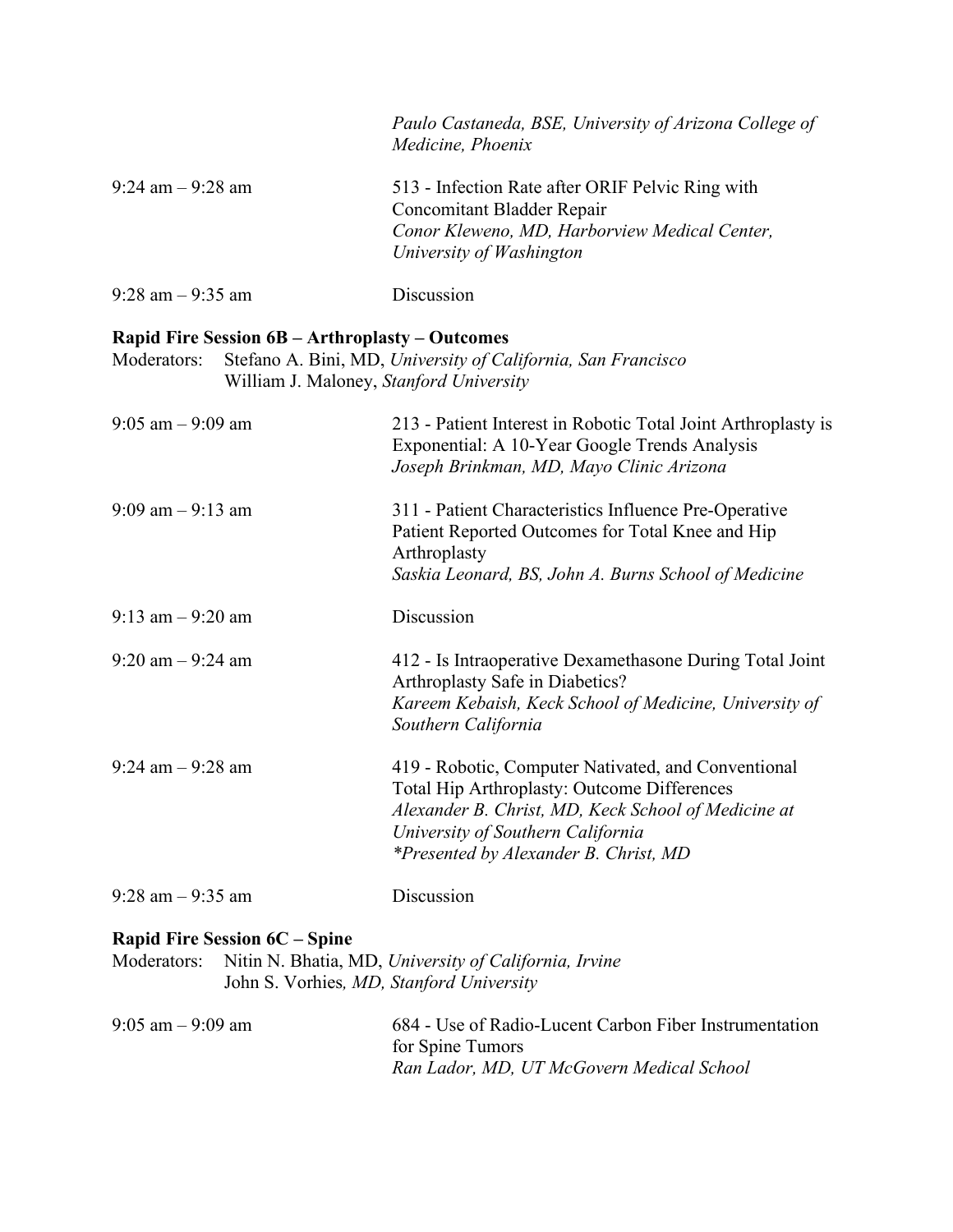| $9:09$ am $-9:13$ am                                           | 32 - Cervical Spine Interbody Fusion Rate for Anterior-<br>Only vs. Anteroposterior Fixation<br>Ekamjeet S. Dhillon, MD, University of Washington                                                  |
|----------------------------------------------------------------|----------------------------------------------------------------------------------------------------------------------------------------------------------------------------------------------------|
| $9:13$ am $-9:20$ am                                           | Discussion                                                                                                                                                                                         |
| $9:20$ am $-9:24$ am                                           | 140 - Obtaining Neutral Craniocervical Alignment in<br>Trauma Patients with Craniocervical Dissociation<br>Ekamjeet S. Dhillon, MD, University of Washington                                       |
| $9:24$ am $-9:28$ am                                           | 201 - Novel Patient Factors for Implant-Related<br><b>Complications After Instrumented Spinal Fusion</b><br>Akash A. Shah, MD, University of California, Los Angeles                               |
| $9:28$ am $-9:35$ am                                           | Discussion                                                                                                                                                                                         |
| <b>Rapid Fire Session 6D – Pediatrics</b><br><b>Moderator:</b> | Holly Leshikar, MD, MPH, University of California, Davis                                                                                                                                           |
| $9:05$ am $-9:09$ am                                           | 169 - Pediatric Elbow Fractures: Correct Diagnosis and<br>Treatment among Residents of Various Specialties<br>Bryce N. Clinger, MD, University of New Mexico                                       |
| $9:09$ am $-9:13$ am                                           | 43 - Symptomatic Retro-Patellar Tendon Ossicles and Type<br><b>VII Tubercle Fractures</b><br>James G. Gamble, MD, PhD, Stanford University Medical<br>Center                                       |
| $9:13$ am $-9:20$ am                                           | Discussion                                                                                                                                                                                         |
| $9:20$ am $-9:24$ am                                           | 120 - Changes in Pediatric Operative Fracture Mechanisms<br>During COVID-19<br>John A. Schlechter, DO, Children's Hospital Orange<br>County / Pediatric Orthopedic Specialists of Orange<br>County |
| $9:24$ am $-9:28$ am                                           | 286 - Failed Closed Pediatric Forearm Reduction-Think<br>Arm Size, not BMI<br>Nakul Talathi, MD, University of California, Los Angeles                                                             |
| $9:28$ am $-9:35$ am                                           | Discussion                                                                                                                                                                                         |
|                                                                |                                                                                                                                                                                                    |

#### **Rapid Fire Session 6E – Hand/Elbow/Wrist**

**Moderators**: Basil R. Besh, MD, *Fremont Orthopaedic & Rehabilitative Medicine* Robin N. Kamal, MD, *Stanford University*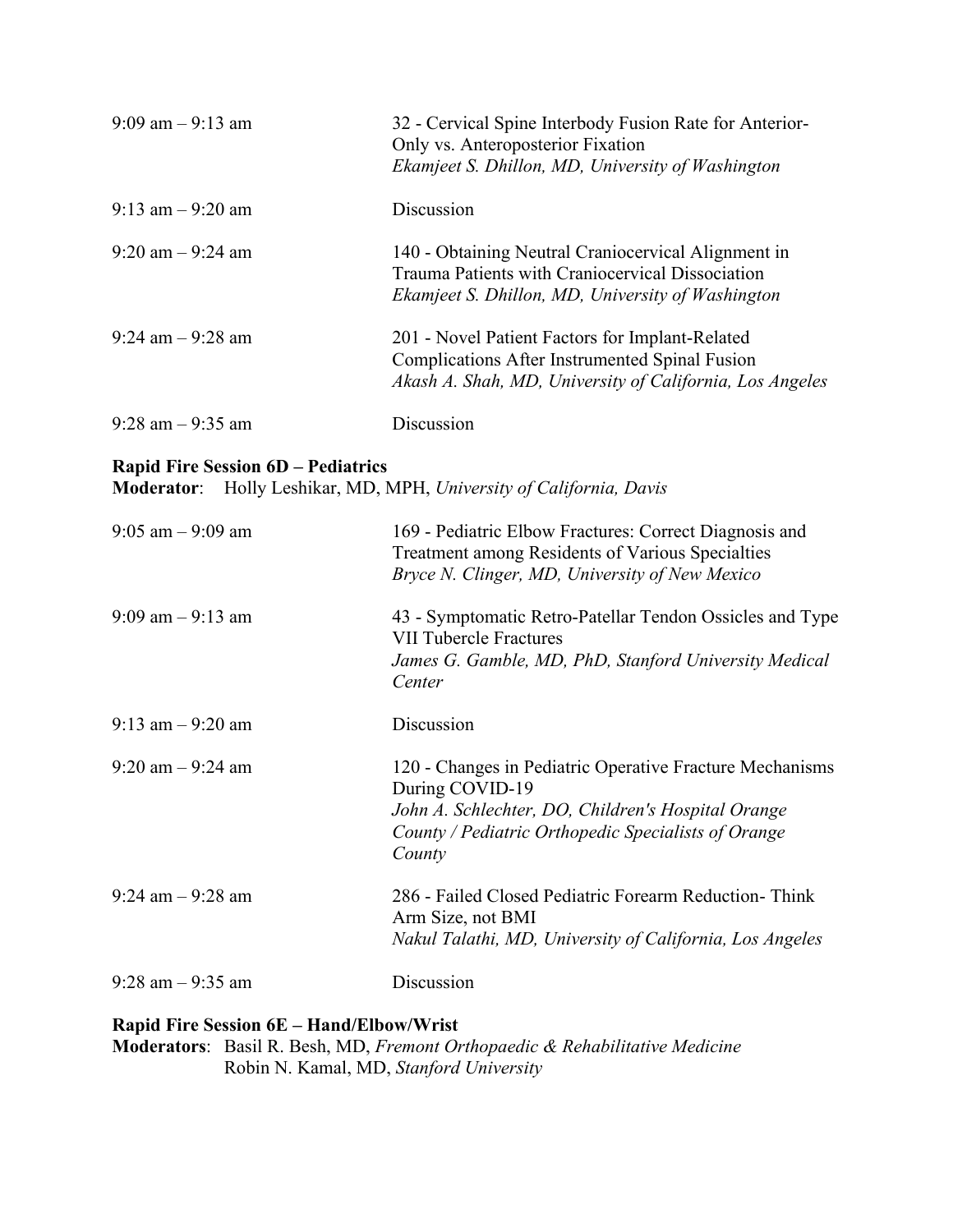| $9:05$ am $-9:09$ am                                                                                              | <b>TBD</b>                                                                                                                                       |
|-------------------------------------------------------------------------------------------------------------------|--------------------------------------------------------------------------------------------------------------------------------------------------|
| $9:09$ am $-9:13$ am                                                                                              | 104 - Efficacy of Thread Carpal Tunnel Release in<br><b>Workers' Compensation Patients</b><br>Erik B. Gerlach, MD, Northwestern University       |
| $9:13$ am $-9:20$ am                                                                                              | Discussion                                                                                                                                       |
| $9:20$ am $-9:24$ am                                                                                              | 446 - Relationship between changes in Metacarpal Bone<br>Density and Age and Sex<br>Joseph J. Bigham, BS, University of Washington               |
| $9:24$ am $-9:28$ am                                                                                              | 483 - Platelet Rich Plasma Augmentation of Surgical<br><b>Treatment of Lateral Epicondylitis</b><br>Christopher S. Frey, MD, Stanford University |
| $9:28$ am $-9:35$ am                                                                                              | Discussion                                                                                                                                       |
| <b>Concurrent Session 4 – Allied Health</b><br>Moderator: Theodore W. Coates, PA, University of California, Davis |                                                                                                                                                  |

| $9:05$ am $-10:00$ am | <b>Adult Hip</b><br>Brian M. Haus, MD, University of California, Davis |
|-----------------------|------------------------------------------------------------------------|
| $9:35$ am $-10:00$ am | Break – Please visit Exhibits                                          |

**General Session 5 – WOF Endowed Resident and Fellows Awards**

Moderator: Geoffrey D. Abrams, MD, *Stanford University*

| $10:00$ am $-10:06$ am  | 209 - Spinoplevic Deformity is Associated with Femoral<br>Retroversion in THA<br>David G. Deckey, MD, Mayo Clinic Arizona                                                                            |
|-------------------------|------------------------------------------------------------------------------------------------------------------------------------------------------------------------------------------------------|
| $10:06$ am $-10:12$ am  | 13 - High Energy Pilon Fractures Result in Significant Tibia and<br>Talus Chondrocyte Cell Death<br>Graham J. DeKeyser, MD, University of Washington                                                 |
| $10:12$ am $-10:18$ am  | 363 - Loose Body vs. Trochlear Biopsy MACI Outcomes in<br><b>Pediatric Patients</b><br>Connor Delman, MD, University of California, Davis                                                            |
| $10:18$ am $- 10:24$ am | 493 - Blood Flow Restriction Training Following ACL<br>Reconstruction in Collegiate Athletes<br>Sai K. Devana, MD, University of California, Los Angeles<br>*Presented by Alex Upfill-Brown, MD, MSc |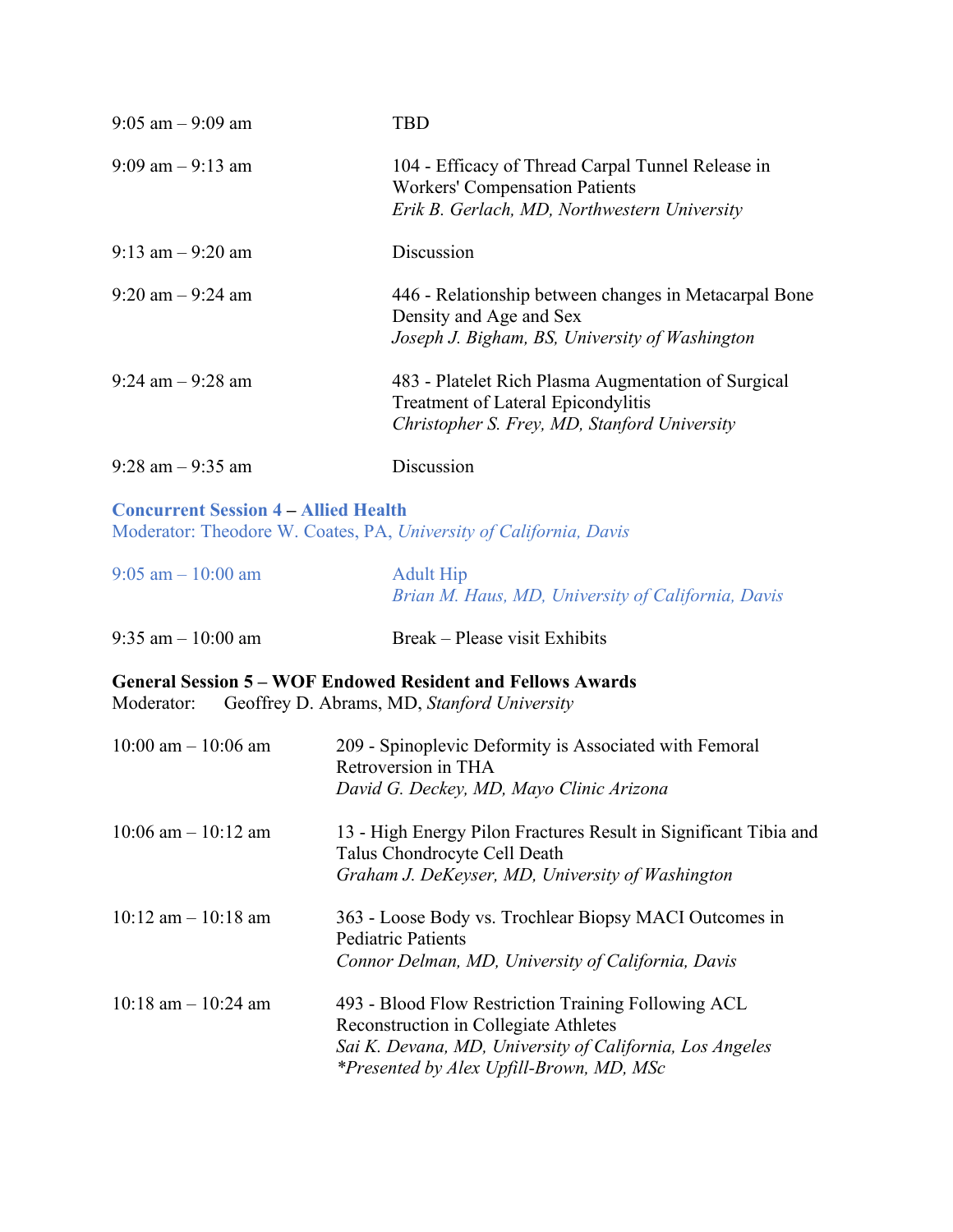| 10:24 am $-$ 10:30 am                               | Discussion                                                                                                                                                                                                                    |
|-----------------------------------------------------|-------------------------------------------------------------------------------------------------------------------------------------------------------------------------------------------------------------------------------|
| 10:30 am $-$ 10:36 am                               | 569 - Opioid Prescriptions Following Total Joint Arthroplasty in<br>California: Do Government Regulations Work?<br>Ashish Mittal, MD, San Francisco Orthopaedic Residency<br>Program<br><i>*Presented by Pierre Tamer, MD</i> |
| 10:36 am $-$ 10:42 am                               | 203 - Machine Learning-Driven Prediction of Perioperative<br>Complications After Instrumented Lumbar Fusion<br>Akash A. Shah, MD, University of California, Los Angeles                                                       |
| 10:42 am $-$ 10:48 am                               | 34 - Immune Checkpoint Upregulation in Periprosthetic Joint<br>Infection<br>Shay Warren, MD, Stanford University                                                                                                              |
| 10:48 am $-$ 10:54 am                               | 400 - Bacteria Do Not Acquire Resistance Across Stage of Re-<br>Implantation or Number of Spacers<br>Joanne Zhou, MD, Stanford University                                                                                     |
| 10:54 am $-11:00$ am                                | Discussion                                                                                                                                                                                                                    |
| <b>Symposium 8 - The Rotator Cuff</b><br>Moderator: | Peter N. Chalmers, MD, University of Utah                                                                                                                                                                                     |
| $11:01$ am $-11:10$ am                              | <b>Surgical Indications</b><br>Peter N. Chalmers, MD, University of Utah                                                                                                                                                      |
| $11:11$ am $-11:20$ am                              | <b>Biologics in Rotator Cuff Surgery</b><br>C. Benjamin Ma, MD, University of California, San<br>Francisco                                                                                                                    |
| 11:21 am $- 11:30$ am                               | <b>Tendon Transfers</b><br>Reza Omid, MD, University of Southern California                                                                                                                                                   |
| 11:31 am $-11:40$ am                                | <b>Subacromial Spacers</b><br>Michael T. Freehill, MD, Stanford University                                                                                                                                                    |
| 11:41 am $-11:50$ am                                | <b>Superior Capsular Reconstructions</b><br>Thomas J. Noonan, MD, University of Colorado                                                                                                                                      |
| 11:51 am $-$ 12:00 pm                               | Reverse Total Shoulder Arthroplasty<br>Jason E. Hsu, MD, University of Washington                                                                                                                                             |
| $12:01 \text{ pm} - 12:11 \text{ pm}$               | Questions and Case-Based Discussion                                                                                                                                                                                           |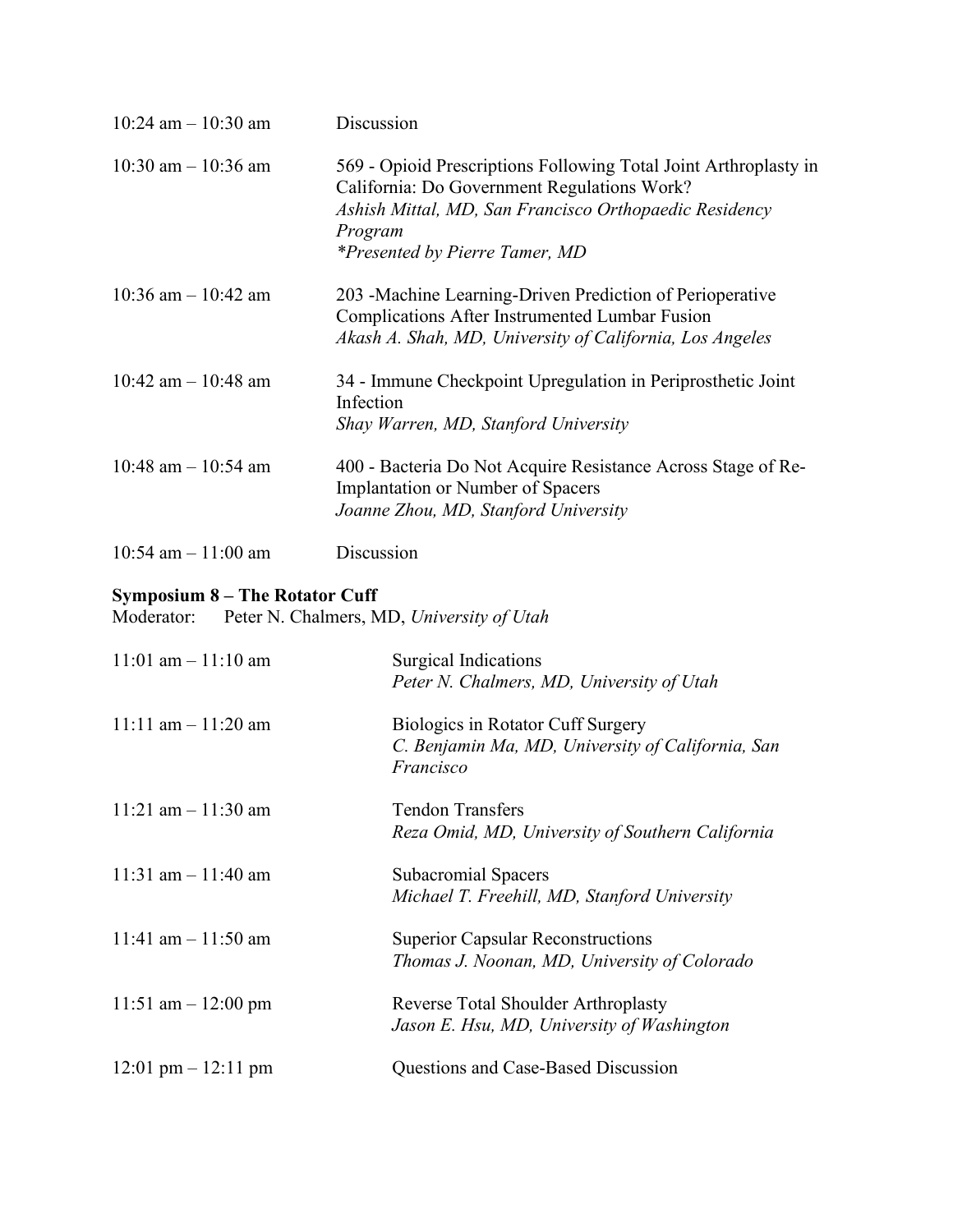#### **General Session 6 – WOF Report, BOC Report, Second Business Meeting**

Moderator: William J. Maloney, MD, *Stanford University*

| $12:12 \text{ pm} - 12:17 \text{ pm}$                           | Report of the Western Orthopaedic Foundation<br>Robert R. Slater Jr., MD, Folsom, CA                                                                                                                                  |
|-----------------------------------------------------------------|-----------------------------------------------------------------------------------------------------------------------------------------------------------------------------------------------------------------------|
| $12:17$ pm $- 12:22$ pm                                         | <b>BOC</b> Report<br>Kathryn Schabel, MD, Oregon Health & Science<br>University                                                                                                                                       |
| 12:22 pm $-$ 12:35 pm                                           | <b>Second Business Meeting</b>                                                                                                                                                                                        |
| 12:35 pm $-1:05$ pm                                             | <b>Focused Lunch Presentation (CME not available)</b>                                                                                                                                                                 |
| Rapid Fire Session 7A - Management and Leadership<br>Moderator: | William J. Maloney, MD, Stanford University                                                                                                                                                                           |
| $1:10 \text{ pm} - 1:14 \text{ pm}$                             | 407 - Race and Sex Representation Trends Amongst<br><b>Entering Orthopaedic Surgery Residents</b><br>Jennifer C. Wang, BS, Keck School of Medicine, University<br>of Southern California                              |
| $1:14 \text{ pm} - 1:18 \text{ pm}$                             | 295 - #OrthoTwitter: Does Twitter Activity Influence<br>Number of Manuscript Citations? An Analysis of the 2018<br>Orthopaedic Surgery Literature<br>Ryan T. Halvorson, MD, University of California San<br>Francisco |
| $1:18 \text{ pm} - 1:22 \text{ pm}$                             | 462 - Comparison of Responsiveness and MCID of<br>PROMS In Orthopedic Literature<br>Haroon Kisana, MS, University of Arizona College of<br>Medicine, Phoenix                                                          |
| $1:22$ pm $-1:27$ pm                                            | Discussion                                                                                                                                                                                                            |
| $1:27$ pm $-1:31$ pm                                            | 61 - Provider Treatment Recommendations for Childbirth<br>Following Pelvic Ring Injuries<br>Jasmine A. Scott, MD, JD, Naval Medical Center San<br>Diego                                                               |
| 1:31 pm $-1:35$ pm                                              | 214 - Orthopaedic Surgery Away Rotations: Current Issues<br>and Lessons Learned<br>Joseph Brinkman, MD, Mayo Clinic Arizona                                                                                           |
| $1:35$ pm $-1:40$ pm                                            | Discussion                                                                                                                                                                                                            |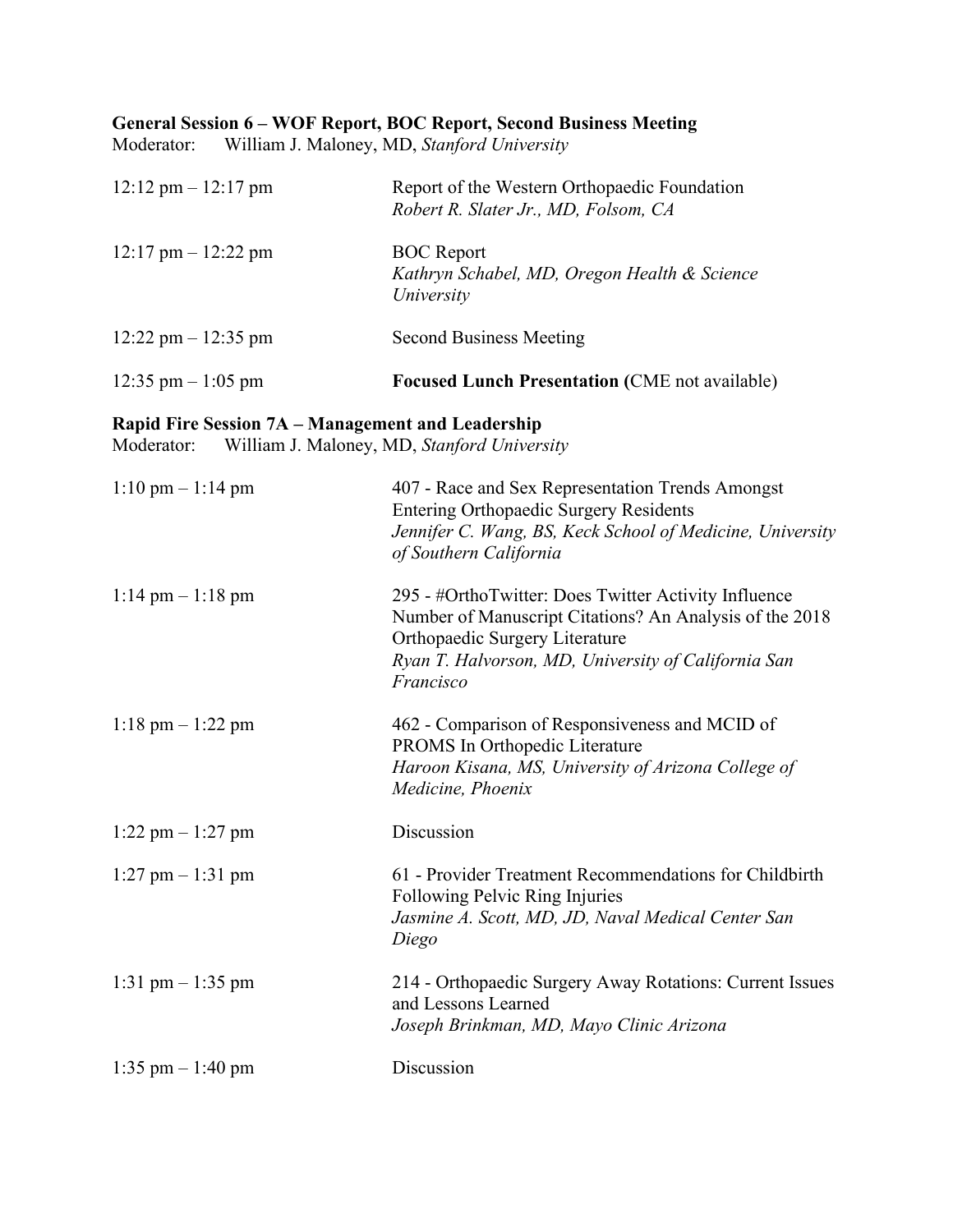#### **Rapid Fire Session 7B – Arthroplasty – Hip**

| Erik N. Hansen, MD, University of California, San Francisco<br>Moderators:<br>Jennifer van Warmerdam, MD, Dignity Health |  |                                                                                                                                                                   |
|--------------------------------------------------------------------------------------------------------------------------|--|-------------------------------------------------------------------------------------------------------------------------------------------------------------------|
| $1:10 \text{ pm} - 1:14 \text{ pm}$                                                                                      |  | 182 - Risk of Revision and Complications after Total Hip<br>Arthroplasty for Acute Acetabular Fracture<br>Mackenzie Kelly, MD, Oregon Health & Science University |
| $1:14 \text{ pm} - 1:18 \text{ pm}$                                                                                      |  | 129 - Robotic Assisted TKA Improves Outcomes for Low-<br>Volume Surgeons<br>Connor Byrne, MD, Cedars Sinai                                                        |
| $1:18$ pm $- 1:22$ pm                                                                                                    |  | 410 - AP Pelvis Radiographic Findings that Correlate with<br>Sagittal Spinopelvic Motion<br>Emily S. Mills, MD, University of Southern California                 |
| $1:22$ pm $-1:27$ pm                                                                                                     |  | Discussion                                                                                                                                                        |
| $1:27$ pm $-1:31$ pm                                                                                                     |  | 35 - An Intraoperative External Acetabular Alignment<br>Guide Decreases Positional Variability<br>Shay Warren, MD, Stanford University                            |
| 1:31 pm $-1:35$ pm                                                                                                       |  | 357 - Comparison of THA Outcomes Between<br>Hemodialysis and Renal Transplant Patients<br>Seth Ahlquist, MD, University of California, Los Angeles                |
| $1:35$ pm $-1:40$ pm                                                                                                     |  | Discussion                                                                                                                                                        |

## **Rapid Fire Session 7C – Arthroplasty – Infection**

|  | Moderators: Adam A. Sassoon, MD, University of California, Los Angeles |
|--|------------------------------------------------------------------------|
|  | Theodore Stringer, MD, Colorado Springs Orthopaedic Group              |

| $1:10 \text{ pm} - 1:14 \text{ pm}$ | 155 - Strikingly High Rates of PJI following Revision THA<br>for Periprosthetic Fractures Regardless of Surgery Timing<br>Nathaneal D. Heckmann, MD, University of Washington                       |
|-------------------------------------|-----------------------------------------------------------------------------------------------------------------------------------------------------------------------------------------------------|
| $1:14 \text{ pm} - 1:18 \text{ pm}$ | 151 - Injuries Affecting Intercollegiate Water Polo<br>Athletes: A Descriptive Epidemiologic Study<br>Brendan Y. Shi, MD, University of California, Los Angeles                                     |
| $1:18 \text{ pm} - 1:22 \text{ pm}$ | 318 - Impact of Modern Plasma Technology on Biofilm<br><b>Eradication in Revision Arthroplasty</b><br>Moritz J. Sharabianlou Korth, MD, Stanford University<br><i>*Presented by Joanne Zhou, MD</i> |
| $1:22$ pm $-1:27$ pm                | Discussion                                                                                                                                                                                          |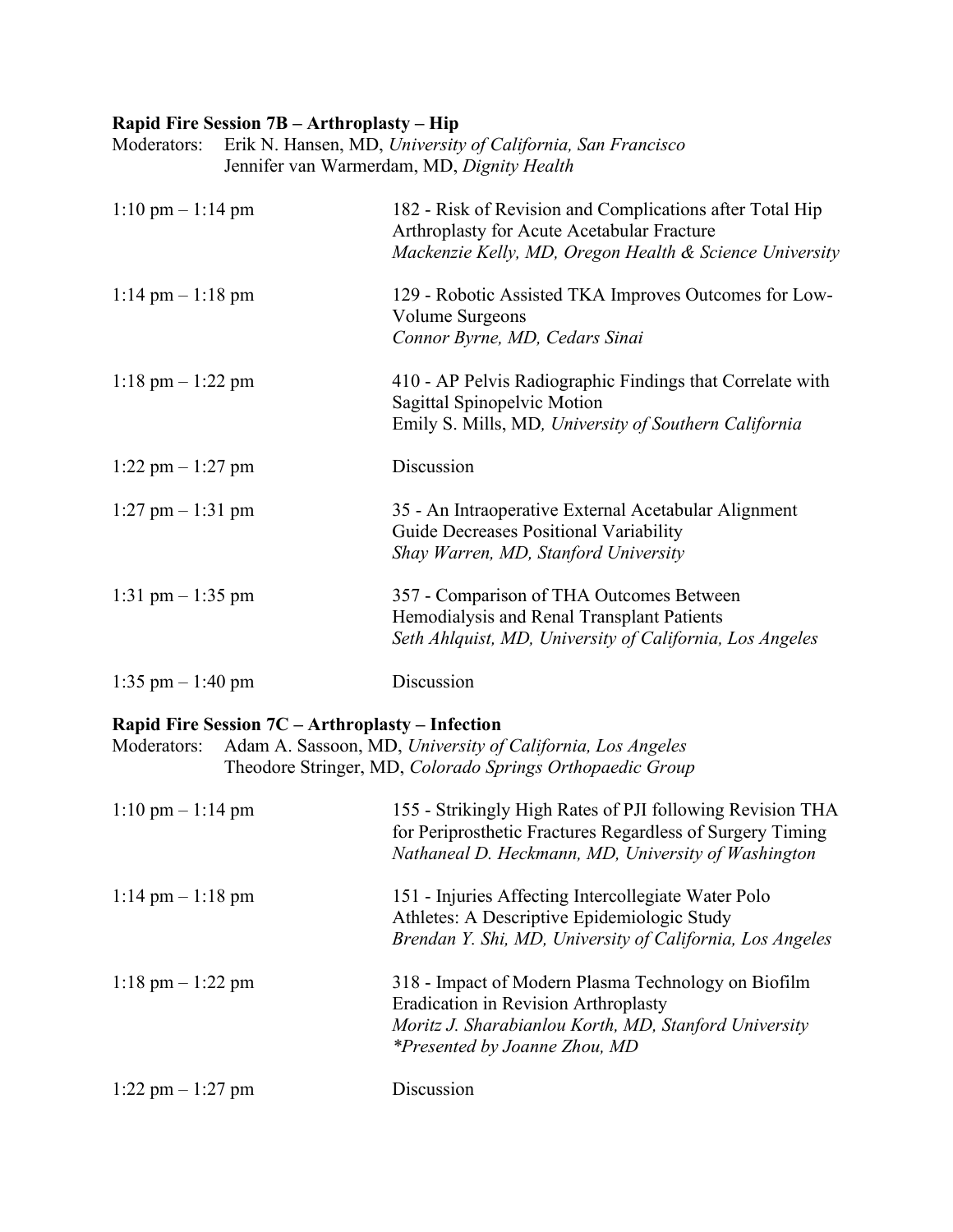| $1:27$ pm $-1:31$ pm                                                                        | 398 - Recurrent Prosthetic Joint Infection is Associated<br>with Host Grade and Infecting Bacteria<br>Joanne Zhou, MD, Stanford University                                     |  |
|---------------------------------------------------------------------------------------------|--------------------------------------------------------------------------------------------------------------------------------------------------------------------------------|--|
| 1:31 pm $-$ 1:35 pm                                                                         | 226 - National Trends In Lumbar Disc Replacement from<br>2010 to 2019<br>Alex Upfill-Brown, MD, MSc, David Geffen School of<br>Medicine, University of California, Los Angeles |  |
| $1:35$ pm $-1:40$ pm                                                                        | Discussion                                                                                                                                                                     |  |
| <b>Rapid Fire Session 7D – Spine</b><br>Moderator:                                          | Robert F. McLain, MD, St Vincent Charity Medical Center                                                                                                                        |  |
| $1:10 \text{ pm} - 1:14 \text{ pm}$                                                         | 250 - Refracture Rate in Osteoporotic Compression<br>Fractures<br>Emily S. Mills, MD, University of Southern California                                                        |  |
| $1:14 \text{ pm} - 1:18 \text{ pm}$                                                         | 445 - The Learning Curve in Robotic-Assisted Pediatric<br>Spine Surgery<br>Graham Albert, MD, University of Colorado Orthopedic<br><b>Residency Program</b>                    |  |
| $1:18$ pm $- 1:22$ pm                                                                       | 541 - Osteoporosis and Outcomes in Patients Undergoing<br><b>Adult Spinal Deformity Surgery</b><br>Max R. Haffner, MD, University of California, Davis<br>Health               |  |
| $1:22$ pm $-1:27$ pm                                                                        | Discussion                                                                                                                                                                     |  |
| $1:27$ pm $-1:31$ pm                                                                        | 613 - Anti-Osteoporotic Medication Prescription Patterns in<br>Patients with Vertebral Compression Fractures<br>Jennifer Alter Bell, MD, University of Southern California     |  |
| 1:31 pm $-1:35$ pm                                                                          | 664 - The Association of Opioid Use Disorder on<br>Postoperative Outcomes Following Lumbar Laminectomy<br>Adem Idrizi, SUNY Downstate Health Sciences University               |  |
| 1:35 pm $-$ 1:40 pm                                                                         | Discussion                                                                                                                                                                     |  |
| Rapid Fire Session 7E - Trauma<br>Geoffrey D. Abrams, MD, Stanford University<br>Moderator: |                                                                                                                                                                                |  |
| $1:10 \text{ pm} - 1:14 \text{ pm}$                                                         | 113 - Insurance Type Influences Treatment and Outcomes                                                                                                                         |  |

of Proximal Humerus Fractures